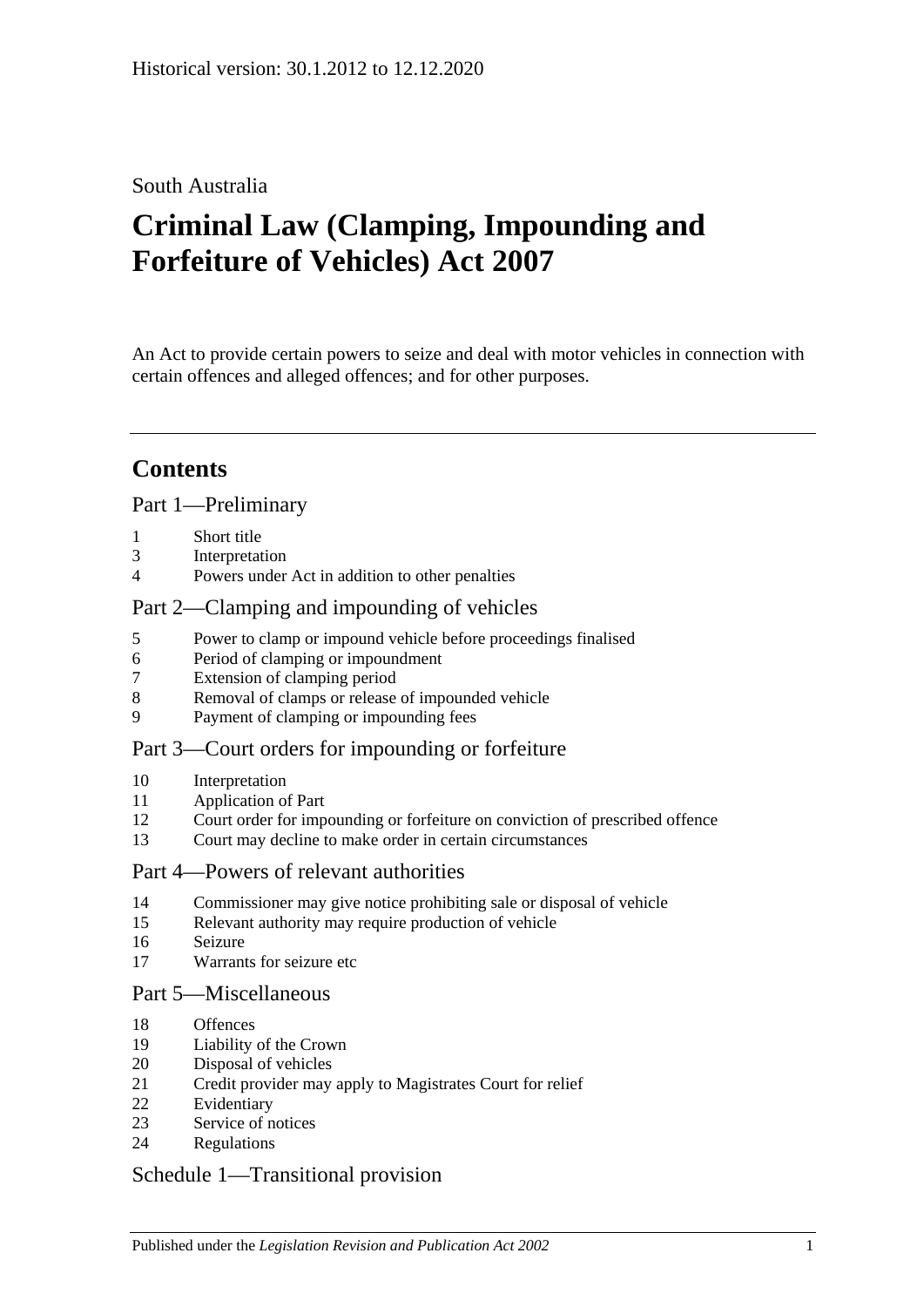#### Part 3—Transitional provision

3 [Transitional provision](#page-17-1)

[Legislative history](#page-18-0)

### <span id="page-1-0"></span>**The Parliament of South Australia enacts as follows:**

# **Part 1—Preliminary**

#### <span id="page-1-1"></span>**1—Short title**

This Act may be cited as the *Criminal Law (Clamping, Impounding and Forfeiture of Vehicles) Act 2007*.

#### <span id="page-1-2"></span>**3—Interpretation**

(1) In this Act, unless the contrary intention appears—

*clamp*, in relation to a motor vehicle, means immobilise the motor vehicle by means of wheel clamps (and *clamped* has a corresponding meaning);

*Commissioner* means the Commissioner of Police;

*credit provider* means—

- (a) a credit provider within the meaning of the *National Credit Code* in Schedule 1 to the *National Consumer Credit Protection Act 2009* of the Commonwealth; or
- (b) a person who, in the course of business, hires out goods under leasing agreements or hires out or agrees to sell goods under hire-purchase agreements;

*forfeiture offence* means an indictable offence of a kind prescribed by regulation for the purposes of this definition;

*motor vehicle* means a vehicle built to be propelled by a motor that forms part of the vehicle;

*prescribed offence* means a forfeiture offence or an offence of a kind prescribed by regulation for the purposes of this definition;

#### *public place* includes—

- (a) a place to which free access is permitted to the public, with the express or tacit consent of the owner or occupier of that place; and
- (b) a place to which the public are admitted on payment of money, the test of admittance being the payment of money only; and
- (c) a road, street, footway, court, alley or thoroughfare which the public are allowed to use, notwithstanding that that road, street, footway, court, alley or thoroughfare is on private property;

*registered owner* of a motor vehicle means a person recorded in a register kept under the *[Motor Vehicles Act](http://www.legislation.sa.gov.au/index.aspx?action=legref&type=act&legtitle=Motor%20Vehicles%20Act%201959) 1959* or the law of another State or Territory of the Commonwealth as an owner of the motor vehicle;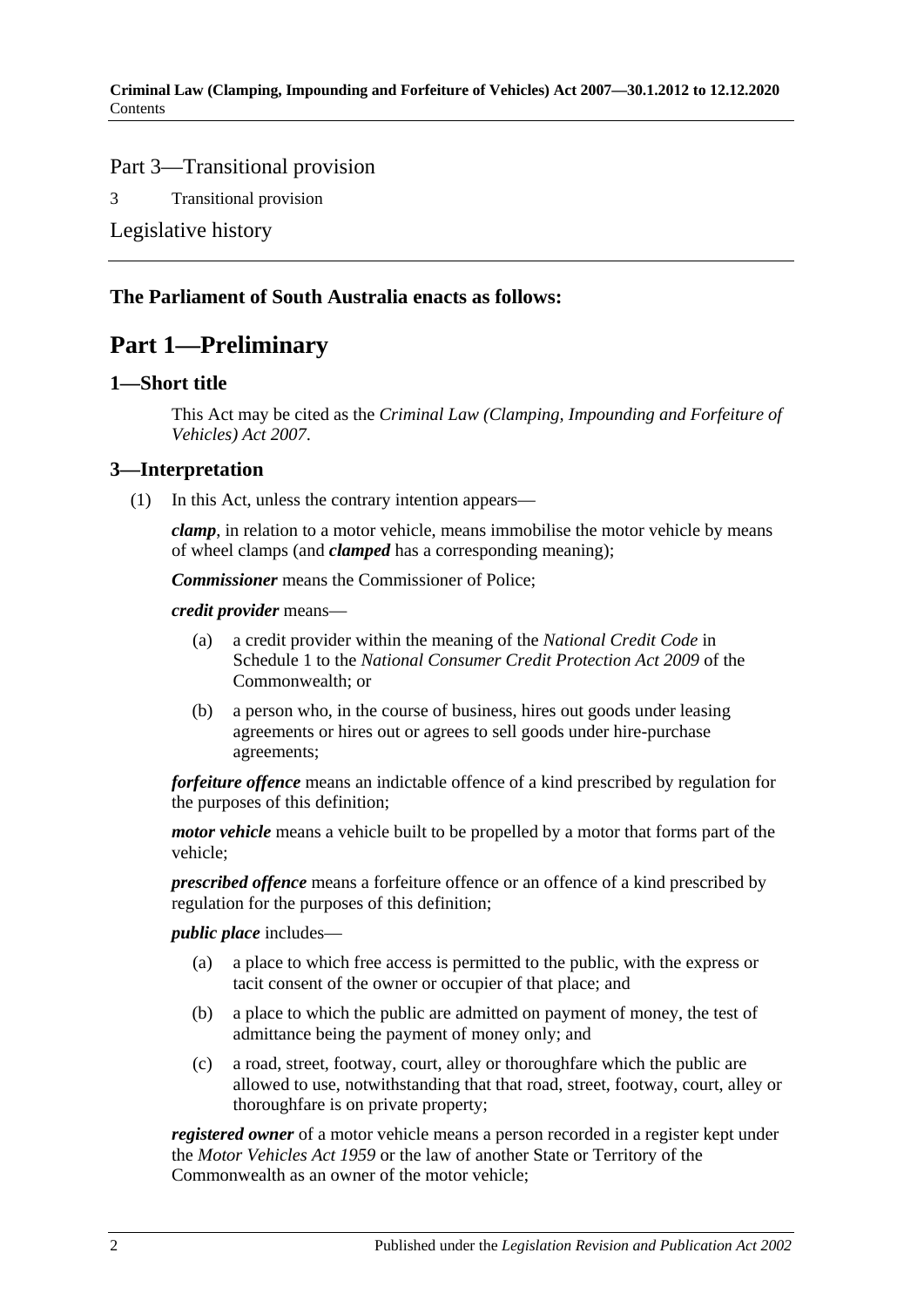#### *relevant authority* means—

- (a) in relation to the clamping or impounding of a motor vehicle under [Part 2—](#page-2-1)a police officer or person authorised by the Commissioner to exercise the powers of a relevant authority; or
- (b) in relation to the impounding or forfeiture of a motor vehicle in accordance with an order under [Part 3—](#page-6-0)the Sheriff or a person authorised by the Sheriff to exercise the powers of a relevant authority.
- (2) For the purposes of this Act, proceedings relating to an offence are *finalised* if—
	- (a) the charge of the offence is withdrawn or proceedings for the offence are otherwise discontinued; or
	- (b) a court has determined the charge.

# <span id="page-2-0"></span>**4—Powers under Act in addition to other penalties**

- (1) A power exercisable under this Act is exercisable in addition to any other penalty that may be imposed on a person in relation to a prescribed offence.
- (2) However, a court must, in imposing another penalty on a person in relation to a prescribed offence, have regard to any exercise of powers under this Act.

# <span id="page-2-1"></span>**Part 2—Clamping and impounding of vehicles**

# <span id="page-2-3"></span><span id="page-2-2"></span>**5—Power to clamp or impound vehicle before proceedings finalised**

- (1) If a person—
	- (a) is to be, or has been, reported for a prescribed offence and has been advised of that fact; or
	- (b) has been charged with, or arrested in relation to, a prescribed offence,

<span id="page-2-4"></span>a relevant authority may clamp or impound either—

- (c) a motor vehicle allegedly used by the person in the commission of the offence; or
- (d) any motor vehicle of which the person is a registered owner.
- (2) However, [subsection](#page-2-3) (1) does not apply if the person is to be, or has been, given an expiation notice in respect of the prescribed offence (unless that notice is withdrawn or the person elects to be prosecuted in accordance with the *[Expiation of Offences](http://www.legislation.sa.gov.au/index.aspx?action=legref&type=act&legtitle=Expiation%20of%20Offences%20Act%201996)  Act [1996](http://www.legislation.sa.gov.au/index.aspx?action=legref&type=act&legtitle=Expiation%20of%20Offences%20Act%201996)*).
- (3) A power to clamp or impound a motor vehicle under this section may be exercised at any time before proceedings for the relevant prescribed offence have been finalised.
- (4) A relevant authority may, for the purpose of exercising a power under this section in relation to a motor vehicle, seize the motor vehicle and deal with it in accordance with this Act.
- (5) Except as provided in [section](#page-11-1) 16(3), a motor vehicle must not be clamped on a public road or other area of a kind prescribed by regulation.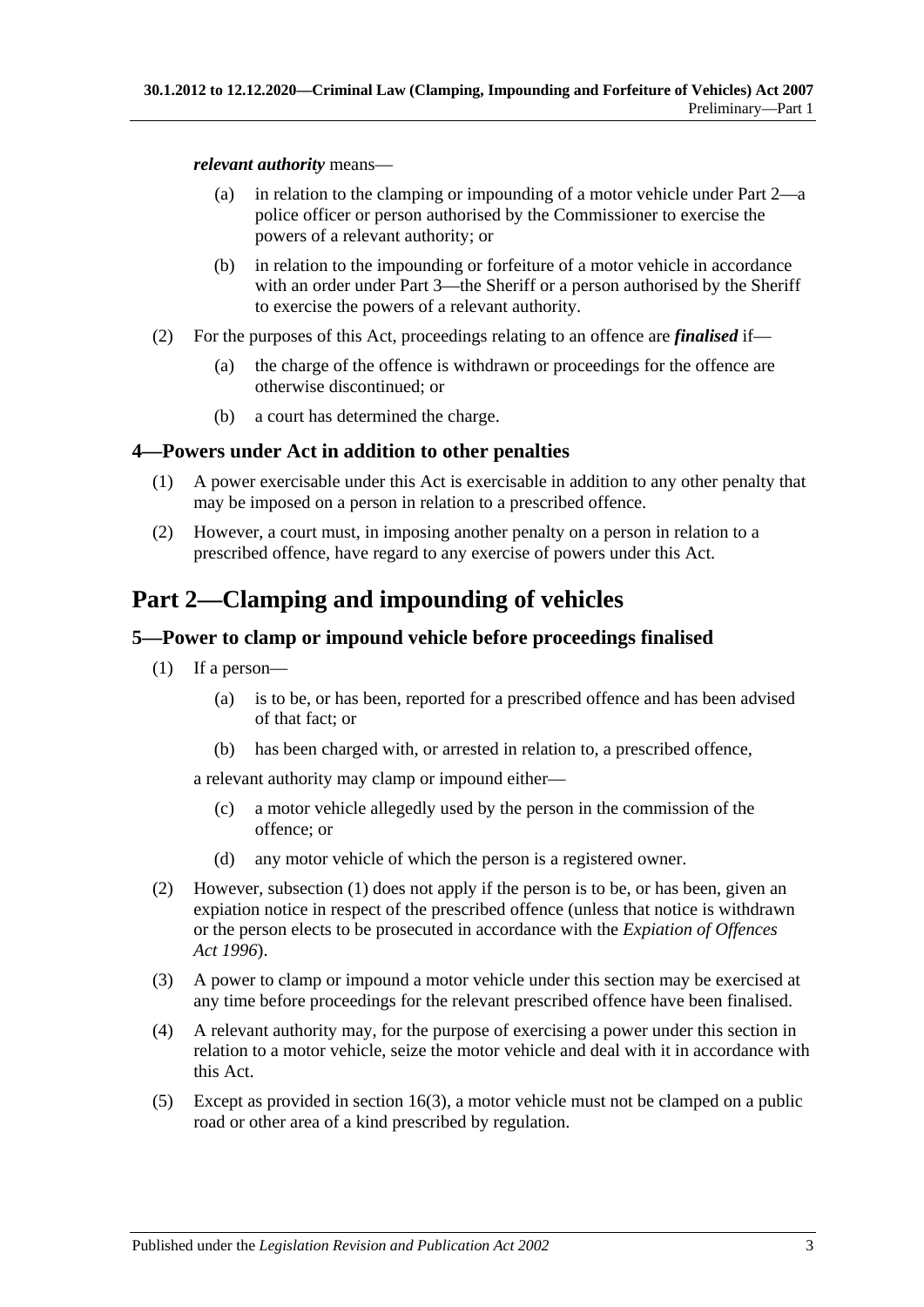- (6) The Commissioner must ensure that reasonable attempts are made to contact all current registered owners of a motor vehicle that is, or is to be, subject to an exercise of powers under this section (or, if there are no current registered owners of the motor vehicle, to contact the last registered owners) and—
	- (a) advise the owners of the action taken, or proposed to be taken, under this section; and
	- (ab) advise the owners that an application may be able to be made to the Commissioner under [section](#page-4-0) 8 for a determination bringing the clamping or impounding period to an end; and
	- (b) provide any information an owner requires in relation to removal of the clamps or release of the motor vehicle at the end of the clamping or impounding period,

(and such attempts must be made no later than 4 days after the motor vehicle is clamped or impounded).

#### <span id="page-3-0"></span>**6—Period of clamping or impoundment**

Subject to this Part or to an order under [section](#page-15-0) 21, a motor vehicle that has been clamped or impounded under this Part is liable to remain clamped or impounded for a period of 28 days, commencing at the start of the day on which the motor vehicle is so clamped or impounded.

#### <span id="page-3-1"></span>**7—Extension of clamping period**

- (1) If a motor vehicle is, or is to be, clamped under this Part, the Commissioner may apply to the Magistrates Court for an order extending the period for which the motor vehicle is liable to remain clamped.
- (2) On the making of an application under this section, the Magistrates Court may—
	- (a) order that, despite [section](#page-3-0) 6, the motor vehicle is liable to remain clamped for a period specified in the order (which must be more than 28 days but must not exceed 90 days); and
	- (b) make any consequential or ancillary order that it thinks fit.
- <span id="page-3-2"></span>(3) Notice of an application for an order under this section relating to a motor vehicle must be given to—
	- (a) each registered owner of the motor vehicle; and
	- (b) each person registered under the *Personal Property Securities Act 2009* of the Commonwealth as a secured party in relation to a security interest for which the motor vehicle is collateral; and
	- (c) if the Commissioner is aware that any other person claims ownership of the motor vehicle or is likely to suffer financial or physical hardship as a result of the making of an order under this section—that person.
- (4) The Court—
	- (a) must, if a person given notice of the application under [subsection](#page-3-2) (3) so requests, hear representations from the person in relation to the application; and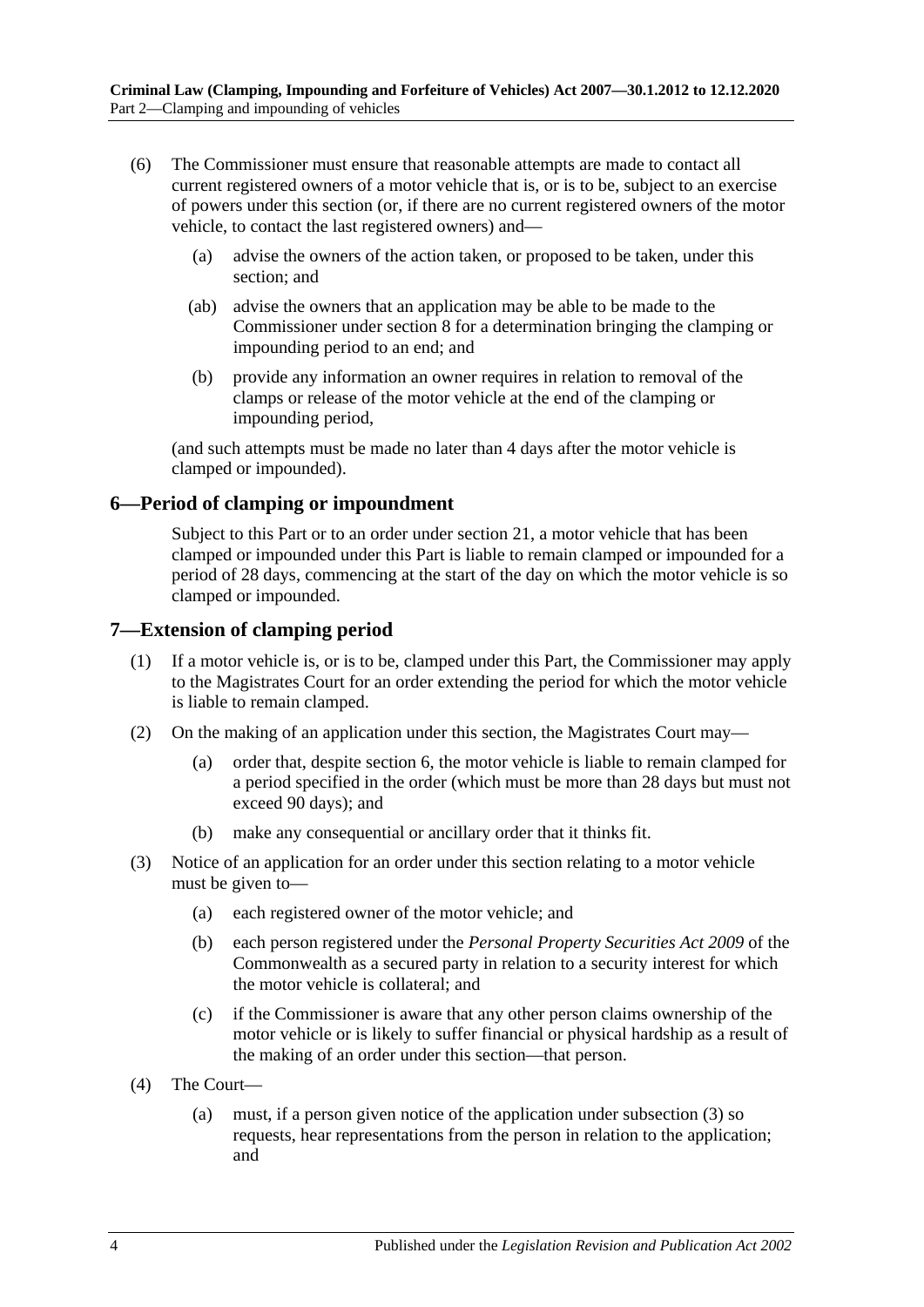- (b) may, at the request of any other person who is likely to be affected by the making of the order, hear representations from that person in relation to the application.
- (5) In determining whether to make an order in relation to a motor vehicle under this section, the Court must have regard to the following matters:
	- (a) whether the person whose alleged offending forms the basis for the exercise of powers under this Part (the *alleged offender*) has previously been found guilty of, or expiated, any prescribed offences;
	- (b) the seriousness of the allegations against the alleged offender;
	- (c) the likely effect of extending the period of clamping on the alleged offender's behaviour;
	- (d) whether the motor vehicle is owned by the alleged offender;
	- (e) if the motor vehicle is used by persons other than the alleged offender—the extent to which any extension of the period of clamping would affect the alleged offender as opposed to the other users of the motor vehicle;
	- (f) whether there is evidence that any person would suffer financial or physical hardship as a result of the making of the order;
	- (g) any other matters the Court thinks fit.

#### <span id="page-4-0"></span>**8—Removal of clamps or release of impounded vehicle**

- (1) When the clamping or impounding period for a motor vehicle ends—
	- (a) a person entitled to custody of the motor vehicle must, after the end of the period and during ordinary business hours, apply for removal of the clamps or release of the motor vehicle; and
	- (b) on the making of such an application the relevant authority must release the motor vehicle, as soon as is reasonably practicable, into the custody of that person.
- <span id="page-4-1"></span>(2) If, in relation to a motor vehicle clamped or impounded under this Part, the Commissioner is satisfied that
	- (a) in the case of a motor vehicle referred to in [section](#page-2-4)  $5(1)(c)$ —the motor vehicle was, at the time of the offence, stolen or otherwise unlawfully in the possession of the person or was being used by the person in circumstances prescribed by regulation; or
	- (b) in any case—grounds did not exist under [section](#page-2-2) 5 to clamp or impound the motor vehicle,

the Commissioner must determine that the clamping or impounding period will be taken to have ended.

- <span id="page-4-2"></span>(2a) If, in relation to a motor vehicle clamped or impounded under this Part, the Commissioner is satisfied that—
	- (a) the offence occurred without the knowledge or consent of any person who was an owner of the motor vehicle at the time of the offence; or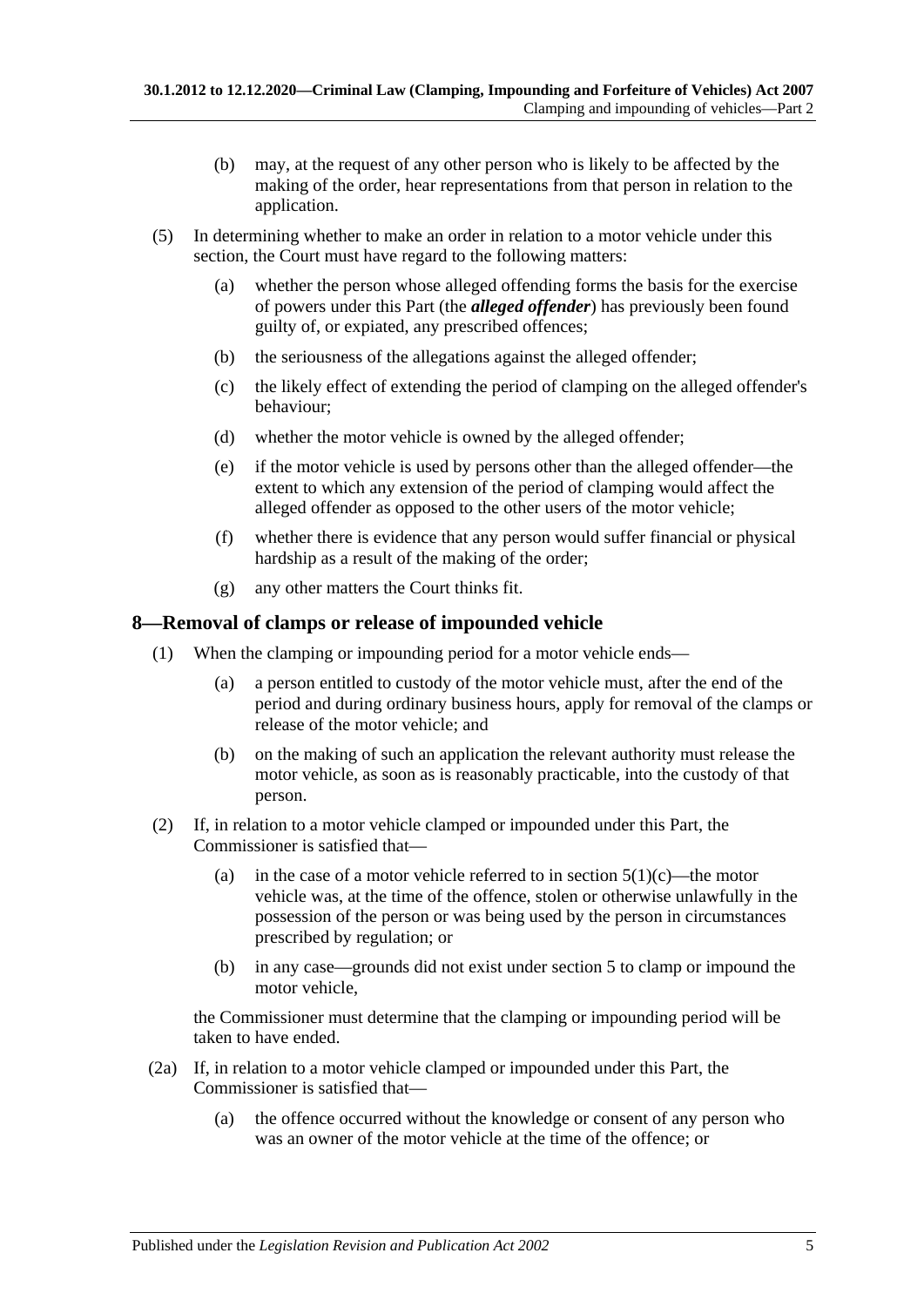- (b) continued clamping or impounding of the motor vehicle would cause severe financial or physical hardship to a person other than the alleged offender or a person who was knowingly involved in, or who aided or abetted, the commission of the offence; or
- (c) other grounds exist that warrant bringing the clamping or impounding period to an end,

the Commissioner may determine that the clamping or impounding period will be taken to have ended.

- (2b) The Commissioner may make a determination under [subsection](#page-4-1) (2) or [\(2a\)](#page-4-2) on the Commissioner's own initiative or on application and, if an application for a determination is made, the Commissioner must determine the application as soon as is reasonably practicable.
- (2c) However, an application may not be made under [subsection](#page-4-2) (2a) by or on behalf of the alleged offender.
- (2d) If the Commissioner has not determined an application made under this section within 8 days after it is received, the Commissioner is to be taken to have refused the application.
- (3) Nothing in this section—
	- (a) prevents the relevant authority from removing clamps from a motor vehicle or releasing a motor vehicle before the end of the clamping or impounding period for administrative reasons; or
	- (b) obliges the relevant authority to remove clamps from a motor vehicle or release a motor vehicle outside of ordinary business hours; or
	- (c) obliges the relevant authority to remove clamps from a motor vehicle or release a motor vehicle into the custody of a person if the relevant authority is not satisfied that the person who applied for removal or release is entitled to custody of the motor vehicle.
- (4) In this section—

*clamping or impounding period*, in relation to a motor vehicle, means the period for which the motor vehicle is liable to remain clamped or impounded under this Part;

*ordinary business hours* means the hours between 9 am and 5 pm on any day other than a Saturday, Sunday or public holiday;

*person entitled to custody of a motor vehicle* means—

- (a) an owner of the motor vehicle; or
- (b) a person authorised by an owner of the motor vehicle to take custody of the motor vehicle; or
- (c) a person legally entitled to possession of the motor vehicle.

#### <span id="page-5-1"></span><span id="page-5-0"></span>**9—Payment of clamping or impounding fees**

- $(1)$  If—
	- (a) a motor vehicle is clamped or impounded under this Part in relation to a prescribed offence; and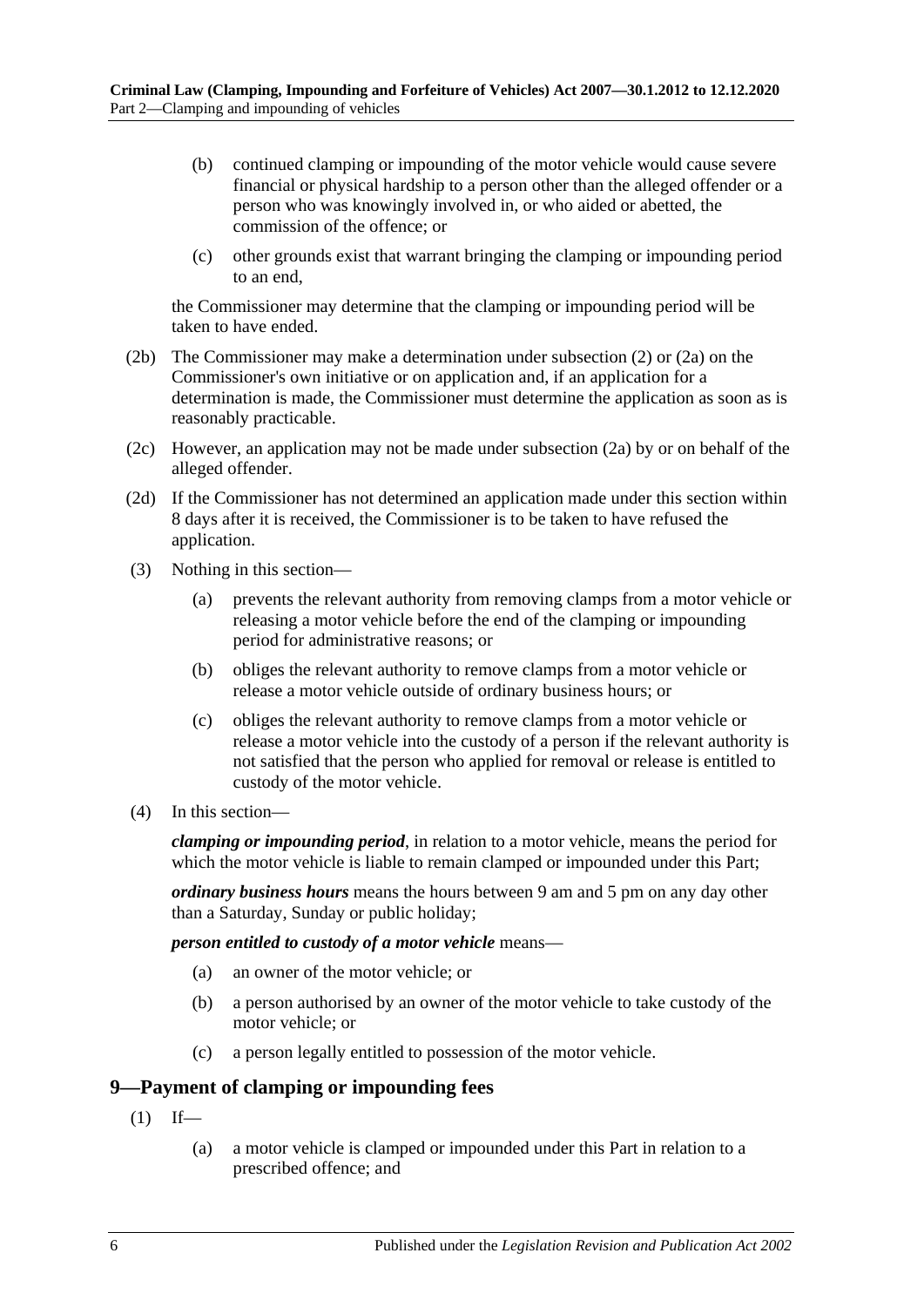(b) a court subsequently finds the person guilty of the prescribed offence or another prescribed offence arising out of the same course of conduct,

the court must, on application by the prosecution, order that the person is liable to pay the clamping or impounding fees to the Commissioner.

- (2) If an application is not made to the court in accordance with [subsection](#page-5-1) (1), the person is, on being found guilty of the prescribed offence or another prescribed offence arising out of the same course of conduct, liable to pay the clamping or impounding fees to the Commissioner (and in such a case, the fees are recoverable as a debt).
- (3) In this section—

*clamping or impounding fees* means fees calculated in accordance with the regulations in relation to the clamping or impounding of the motor vehicle under this Part.

# <span id="page-6-0"></span>**Part 3—Court orders for impounding or forfeiture**

### <span id="page-6-1"></span>**10—Interpretation**

For the purposes of an application for an order under this Part, a person will be taken to have been found guilty of, or to have expiated, a prescribed offence if the person has been found guilty of, or has expiated, an offence that is, at the date of the application, a prescribed offence.

# <span id="page-6-2"></span>**11—Application of Part**

This Part applies to a conviction for a prescribed offence if—

- (a) the offence was committed after the commencement of this Part; and
- (b) either—
	- (i) the offence is a forfeiture offence; or
	- (ii) the convicted person has been found guilty of or expiated at least 1 other prescribed offence committed or allegedly committed within 10 years of the date of the offence; and
- <span id="page-6-6"></span>(c) either—
	- (i) a motor vehicle was used by the convicted person in the commission of the offence and that motor vehicle was not, at the time of the offence, stolen or otherwise unlawfully in the possession of the person or being used by the person in circumstances (if any) prescribed by regulation; or
	- (ii) the convicted person is a registered owner of a motor vehicle.

### <span id="page-6-3"></span>**12—Court order for impounding or forfeiture on conviction of prescribed offence**

- <span id="page-6-5"></span><span id="page-6-4"></span>(1) Subject to [section](#page-8-0) 13, if this Part applies to a conviction for a prescribed offence, the court that records the conviction must, on the application of the prosecution—
	- (a) order that the motor vehicle specified in the application is forfeited to the Crown if—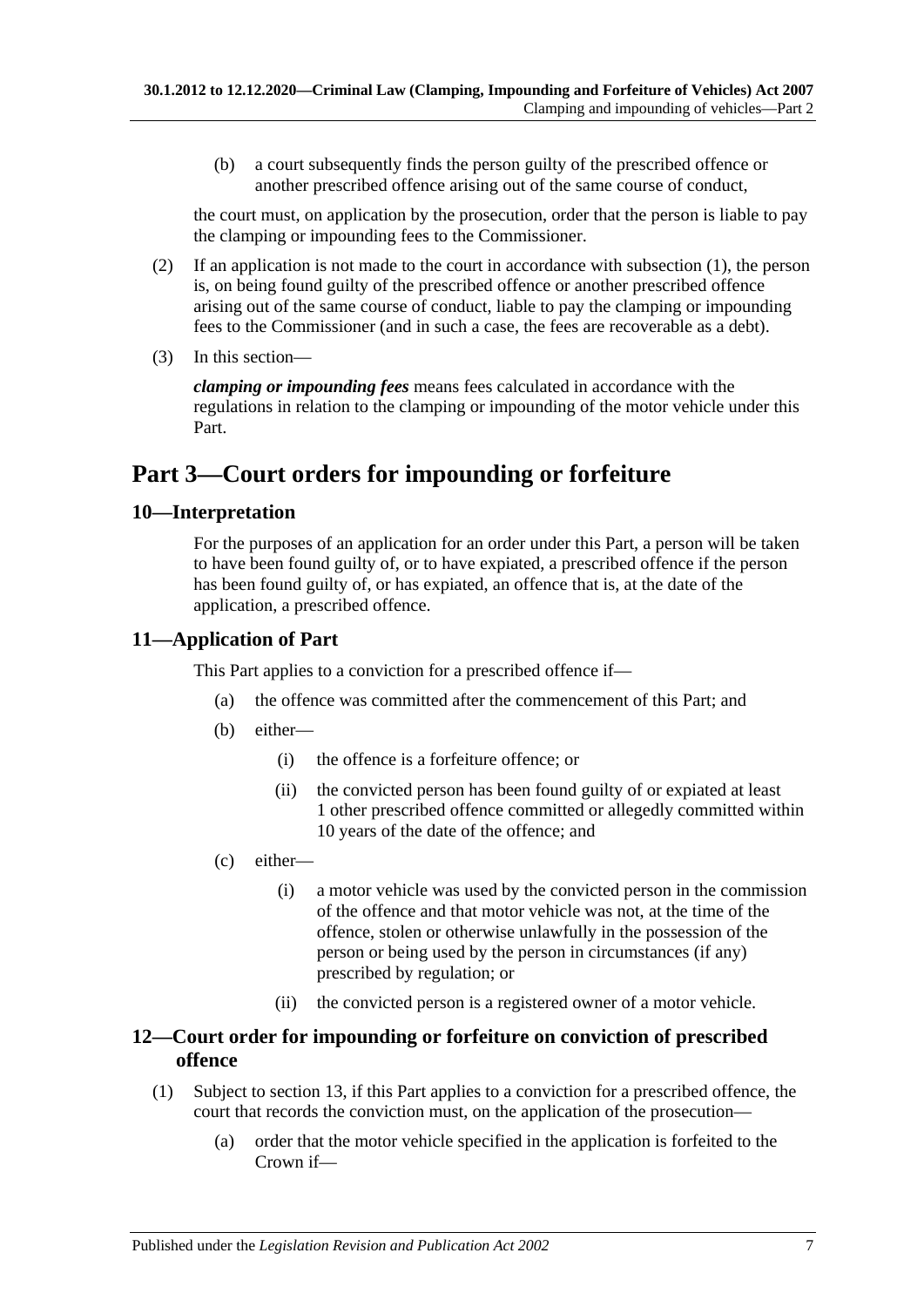- (i) the offence is a forfeiture offence; or
- (ii) the convicted person has been found guilty of or expiated at least 1 other prescribed offence committed or allegedly committed within 12 months of the date of the offence; or
- (iii) the convicted person has been found guilty of or expiated at least 2 other prescribed offences committed or allegedly committed within 10 years of the date of the offence; or
- (b) order that the motor vehicle specified in the application be impounded by the relevant authority for a period not exceeding 6 months if—
	- (i) the convicted person has been found guilty of or expiated 1 other prescribed offence committed or allegedly committed within 10 years of the date of the offence; and
	- (ii) [paragraph](#page-6-4) (a) does not apply.
- (1a) If the court makes an order under [subsection](#page-6-5) (1), it must also order that the convicted person pay to the relevant authority fees calculated in accordance with the regulations in relation to the forfeiture or impounding of the motor vehicle.

**Note—**

If a motor vehicle has been clamped or impounded under [Part 2](#page-2-1) in relation to the offence, the court must also, on the application of the prosecution, order the payment of fees under [section](#page-5-0) 9.

- <span id="page-7-0"></span>(2) Notice of an application for an order under this section relating to a motor vehicle must be given to—
	- (a) each registered owner of the motor vehicle; and
	- (b) if the prosecution is aware that any other person claims ownership of the motor vehicle or is likely to suffer financial or physical hardship as a result of the making of an order under this section—that person; and
	- (c) in the case of an application for an order for forfeiture of the motor vehicle—each person registered under the *Personal Property Securities Act 2009* of the Commonwealth as a secured party in relation to a security interest for which the motor vehicle is collateral.
- (3) A court hearing an application for an order under this section relating to a motor vehicle—
	- (a) must, if a person given notice of the application under [subsection](#page-7-0) (2) so requests, hear representations from the person in relation to the application; and
	- (b) may, at the request of any other person who is likely to be affected by the making of the order, hear representations from that person in relation to the application.
- (4) A court making an order under this section may make any consequential or ancillary order or direction that it considers necessary or expedient in the circumstances of the case.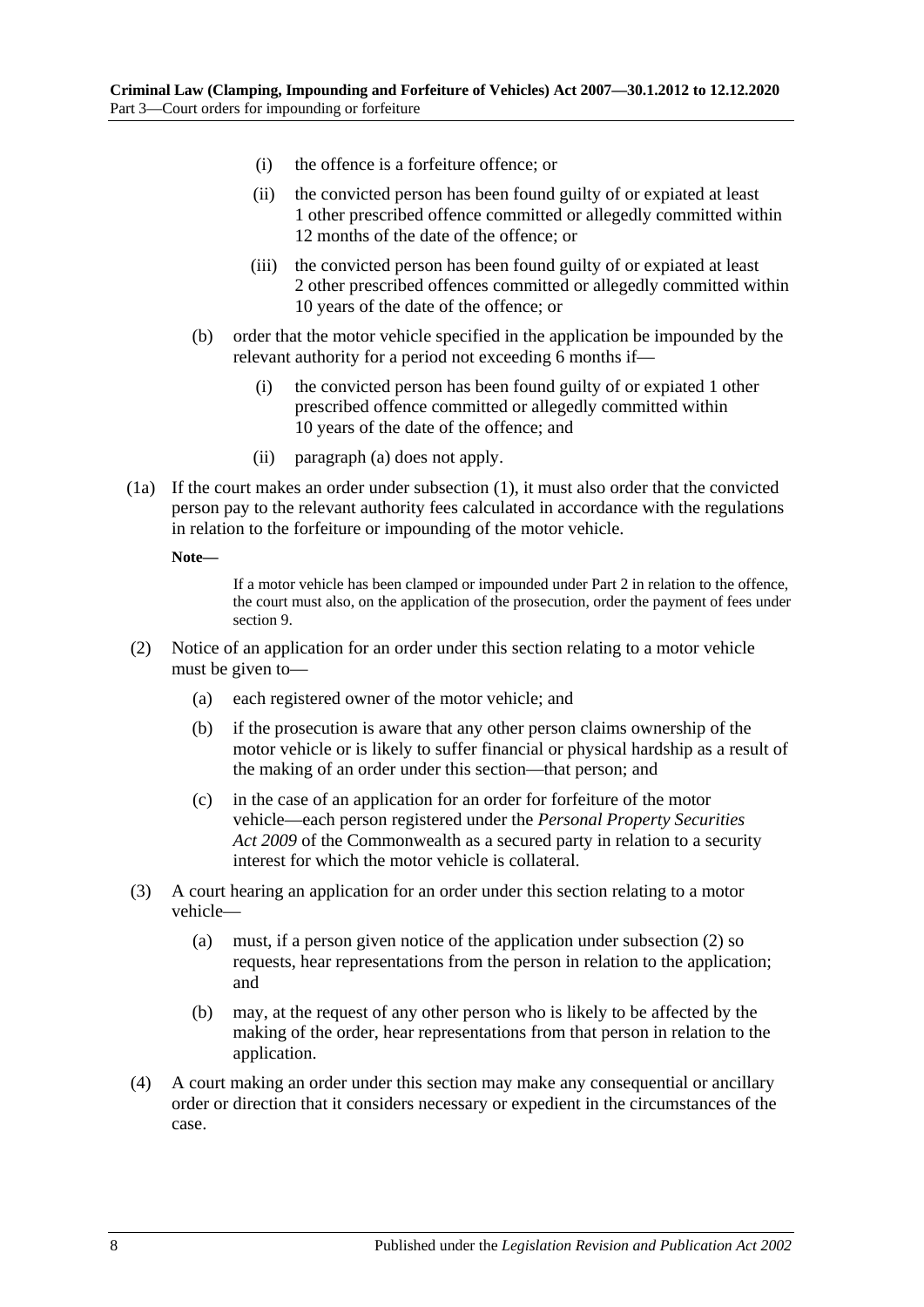(5) If a court makes an order for the impounding or forfeiture of a motor vehicle under this section, the relevant authority is authorised to seize the motor vehicle and deal with it in accordance with this Act and the requirements (if any) specified in the order.

#### <span id="page-8-0"></span>**13—Court may decline to make order in certain circumstances**

- (1) A court that records a conviction to which this Part applies may decline to make an order under this Part if satisfied that—
	- (a) the making of the order would cause severe financial or physical hardship to a person; or
	- (b) the offence occurred without the knowledge or consent of any person who was an owner of the motor vehicle at the time of the offence; or
	- (c) the making of the order would significantly prejudice the rights of a credit provider; or
	- (d) the motor vehicle the subject of the application is a motor vehicle referred to in section  $11(c)(i)$  and has, since the date of the offence, been sold to a genuine purchaser or otherwise disposed of to a person who did not, at the time of the sale or disposal, know or have reason to suspect that the motor vehicle might be the subject of proceedings under this section.
- <span id="page-8-3"></span> $(2)$  If—
	- (a) a court declines to make an order under this Part; and
	- (b) the court is satisfied that it would be reasonably practicable for the convicted person to instead perform community service,

the court must order the convicted person to perform not more than 240 hours of community service.

(3) An order to perform community service under [subsection](#page-8-3) (2) must be dealt with and enforced as if it were a sentence of community service (and in any enforcement proceedings the court may exercise any power that it could exercise in relation to a sentence of community service).

# <span id="page-8-1"></span>**Part 4—Powers of relevant authorities**

#### <span id="page-8-2"></span>**14—Commissioner may give notice prohibiting sale or disposal of vehicle**

- (1) If the Commissioner reasonably believes that—
	- (a) a power to clamp or impound a motor vehicle may be exercised under [Part 2;](#page-2-1) but
	- (b) that power is not to be exercised immediately,

the Commissioner may give the owner of the motor vehicle (or, if there is more than 1 owner of the motor vehicle, 1 or more of the owners of the motor vehicle) a notice in the prescribed form prohibiting any owner of the motor vehicle from selling or disposing of the motor vehicle until the power under [Part 2](#page-2-1) has been exercised.

- <span id="page-8-4"></span> $(2)$  If—
	- (a) a person—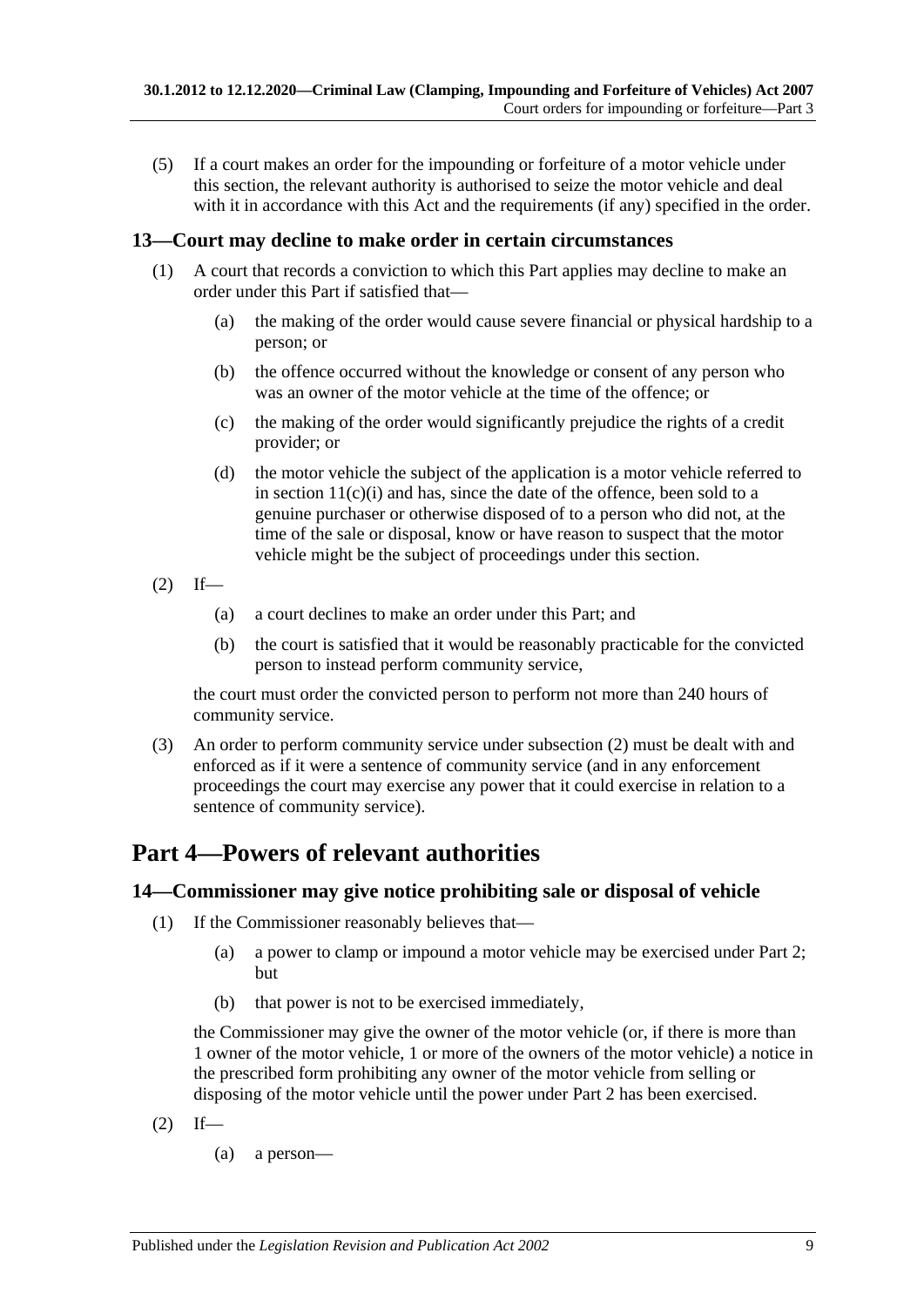- (i) is to be, or has been, reported for a prescribed offence and has been advised of that fact; or
- (ii) has been charged with, or arrested in relation to, a prescribed offence; and
- (b) the Commissioner reasonably believes that, if the person were convicted of the offence, an application could be made under [Part 3](#page-6-0) in relation to a motor vehicle,

the Commissioner may give the owner of the motor vehicle (or, if there is more than 1 owner of the motor vehicle, 1 or more of the owners of the motor vehicle) a notice in the prescribed form prohibiting any owner of the motor vehicle—

- <span id="page-9-1"></span>(c) if the Commissioner reasonably believes that, if the person were convicted of the offence, an application could be made under [Part 3](#page-6-0) for forfeiture of the motor vehicle—from selling or disposing of the motor vehicle, intentionally damaging or altering the motor vehicle or causing or permitting another person to damage or alter the motor vehicle; or
- (d) in any other case—from selling or disposing of the motor vehicle,

until proceedings relating to the offence have been finalised.

- $(3)$  If—
	- (a) the Commissioner gives an owner of a motor vehicle a notice under [subsection](#page-8-4) (2); and
	- (b) that owner is not the alleged offender,

the Commissioner must make reasonable efforts to notify the owner when proceedings relating to the offence have been finalised.

<span id="page-9-0"></span>(4) If a notice has been served on an owner of a motor vehicle under this section, any owner of the motor vehicle who contravenes the prohibitions specified in the notice is guilty of an offence.

Maximum penalty: \$2 500 or imprisonment for 6 months.

- (5) It is a defence to a charge of an offence under [subsection](#page-9-0) (4) if the defendant proves that he or she—
	- (a) was not given a notice under this section in relation to the motor vehicle; and
	- (b) did not know, and could not reasonably be expected to have known, that a notice had been given under this section in relation to the motor vehicle.
- <span id="page-9-3"></span><span id="page-9-2"></span> $(6)$  If—
	- (a) a person is found guilty by a court of an offence against [subsection](#page-9-0) (4); and
	- (b) the notice in relation to which the offence was committed was a notice described in [subsection](#page-9-1) (2)(c); and
	- (c) the court is provided with evidence of—
		- (i) where the offence involved the sale or disposal of the motor vehicle—the value of the motor vehicle; or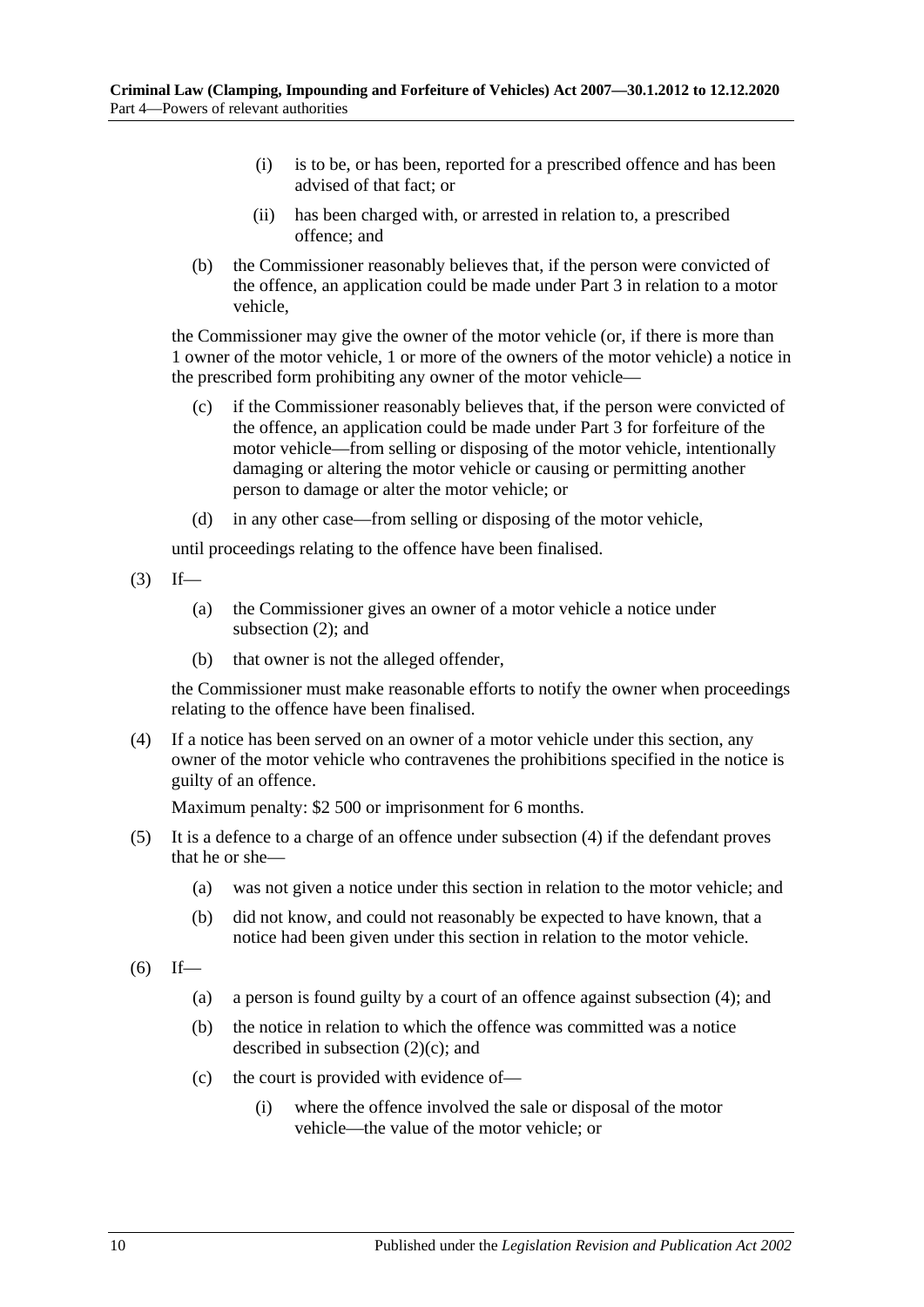(ii) where the offence involved damage to or alteration of the motor vehicle—the difference between the value of the motor vehicle before the damage or alteration and its value after the damage or alteration,

<span id="page-10-2"></span>the court may, in addition to any other penalty imposed in respect of the offence, require payment by the person of an amount determined by the court to be a reasonable estimate of the value specified in [paragraph](#page-9-2) (c)(i) or the difference in value specified in [paragraph](#page-10-2) (c)(ii) (as the case may require).

- (7) An amount paid in accordance with a requirement under [subsection](#page-9-3) (6) must be paid into the Victims of Crime Fund established under the *[Victims of Crime Act](http://www.legislation.sa.gov.au/index.aspx?action=legref&type=act&legtitle=Victims%20of%20Crime%20Act%202001) 2001*.
- (8) The Commissioner may, at any time, withdraw a notice under this section and must withdraw a notice if the Commissioner becomes aware that no charges are to be laid in respect of the relevant prescribed offence or that charges relating to the relevant prescribed offence are not to be proceeded with.
- (9) If the Commissioner withdraws a notice given under this section to the owner or 1 or more of the owners of a motor vehicle, the Commissioner must, as soon as practicable, give written notice of the withdrawal to the owner or owners.
- (10) Nothing in this section affects the rights of a credit provider to repossess a motor vehicle and sell it.
- (11) An alteration to a motor vehicle that has no effect on the value of the motor vehicle, or that enhances the value of the motor vehicle, will not be taken to be an alteration to the motor vehicle for the purposes of a notice under this section.

# <span id="page-10-0"></span>**15—Relevant authority may require production of vehicle**

- (1) A relevant authority may, for the purpose of exercising a power under this Act in relation to a motor vehicle, give an owner of the motor vehicle written notice in the prescribed form requiring the owner to produce the motor vehicle at a time and place specified in the notice.
- (2) An owner of a motor vehicle must not, without reasonable excuse (proof of which lies on the person), refuse or fail to comply with a notice given under this section in relation to the motor vehicle.

Maximum penalty: \$2 500 or imprisonment for 6 months.

(3) This section is in addition to, and does not derogate from, any other powers of a relevant authority under this Act.

#### <span id="page-10-1"></span>**16—Seizure**

- <span id="page-10-3"></span>(1) A relevant authority that is authorised under this Act to seize a motor vehicle may seize the motor vehicle from—
	- (a) a public place; or
	- (b) a place occupied by the person whose offending, or alleged offending, forms the basis for the exercise of powers under this Act; or
	- (c) any other place if—
		- (i) the owner or occupier of the place consents; or
		- (ii) it can be seen that the motor vehicle is at the place; or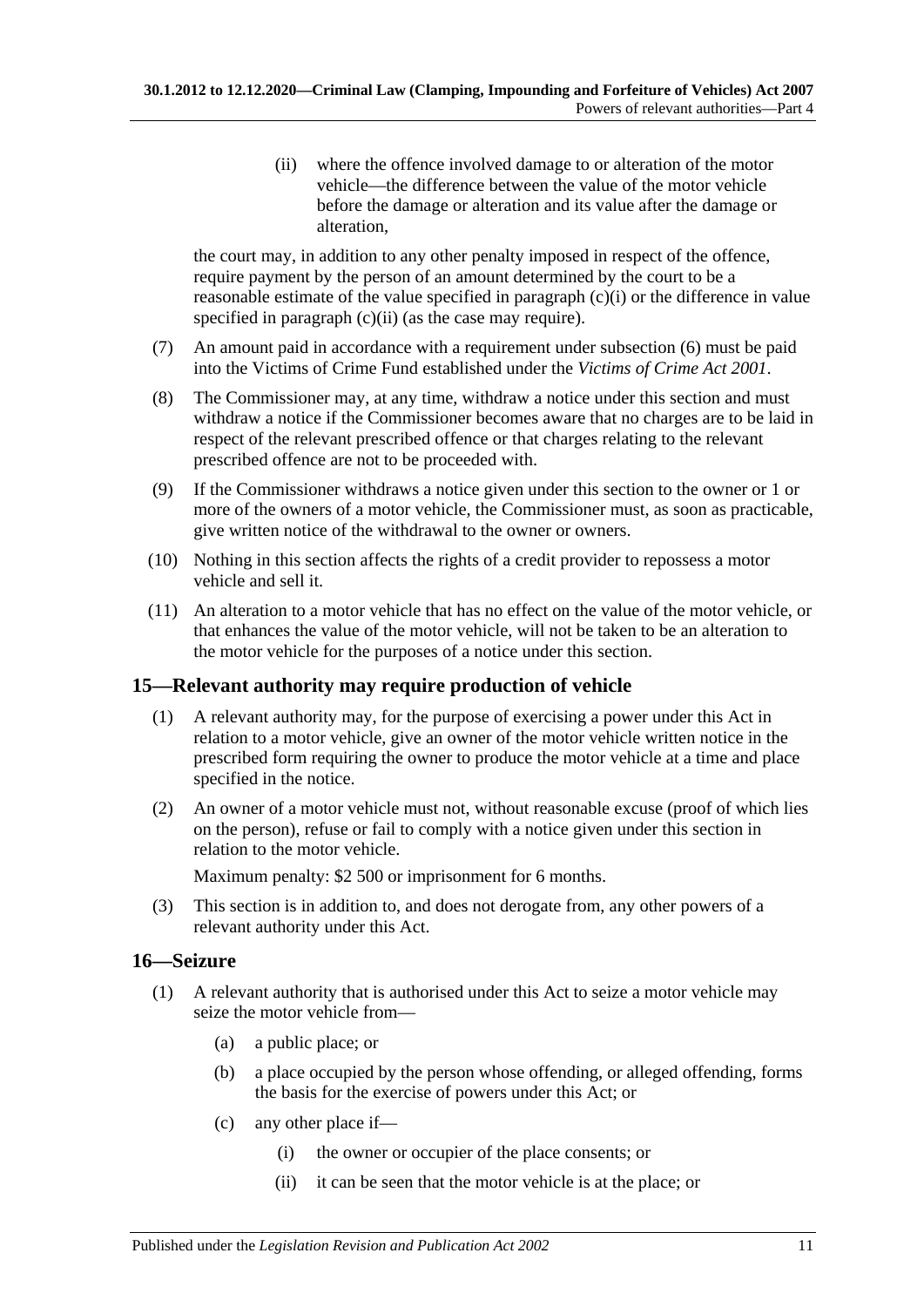- (iii) a warrant is issued under this Act authorising the seizure of the motor vehicle from the place.
- (2) A motor vehicle seized under this Act may—
	- (a) be moved to a place determined by the relevant authority and clamped or impounded there (and may, if the relevant authority so determines, be subsequently moved to and clamped or impounded at some other place); and
	- (b) be driven, towed or pushed, or moved in any other manner; and
	- (c) be moved by the relevant authority or by other persons acting at the direction of the relevant authority.
- <span id="page-11-1"></span>(3) A relevant authority may do anything reasonably necessary for the purpose of seizing and moving a motor vehicle under this Act, including exercising any of the following powers:
	- (a) requiring the motor vehicle to stop;
	- (b) entering into and searching a place occupied by the offender or alleged offender and using reasonable force to break into or open any garage or other structure in which the motor vehicle may be stored at that place;
	- (ba) entering into a place from which a motor vehicle can be seized in accordance with [subsection](#page-10-3)  $(1)(c)(ii)$  and using reasonable force to break into or open any garage or other structure in which the motor vehicle can be seen to be stored at the place;
	- (c) causing a locking device or other feature of the motor vehicle to be removed, dismantled or neutralised;
	- (d) if the driver or any other person will not surrender the keys to the vehicle, starting the vehicle by other means;
	- (e) temporarily affixing clamps or any other locking device to the motor vehicle on a public road or in any other place in order to secure the vehicle until it can be seized and moved.

#### <span id="page-11-0"></span>**17—Warrants for seizure etc**

- (1) If a relevant authority is authorised under this Act to seize a motor vehicle in relation to an offence or an alleged offence, the relevant authority may, in order to seize the motor vehicle from a place (other than a place from which the motor vehicle may be seized without warrant in accordance with [section](#page-10-1) 16), apply to a magistrate for a warrant under this section.
- (2) If a magistrate is satisfied that—
	- (a) a relevant authority is authorised under this Act to seize a motor vehicle; and
	- (b) there are reasonable grounds to suspect that the motor vehicle is at a place,

the magistrate may issue a warrant authorising the relevant authority—

- (c) to enter the place; and
- (d) to search the place for the motor vehicle; and
- (e) to use reasonable force to break into or open any garage or other structure in which the motor vehicle may be stored at the place; and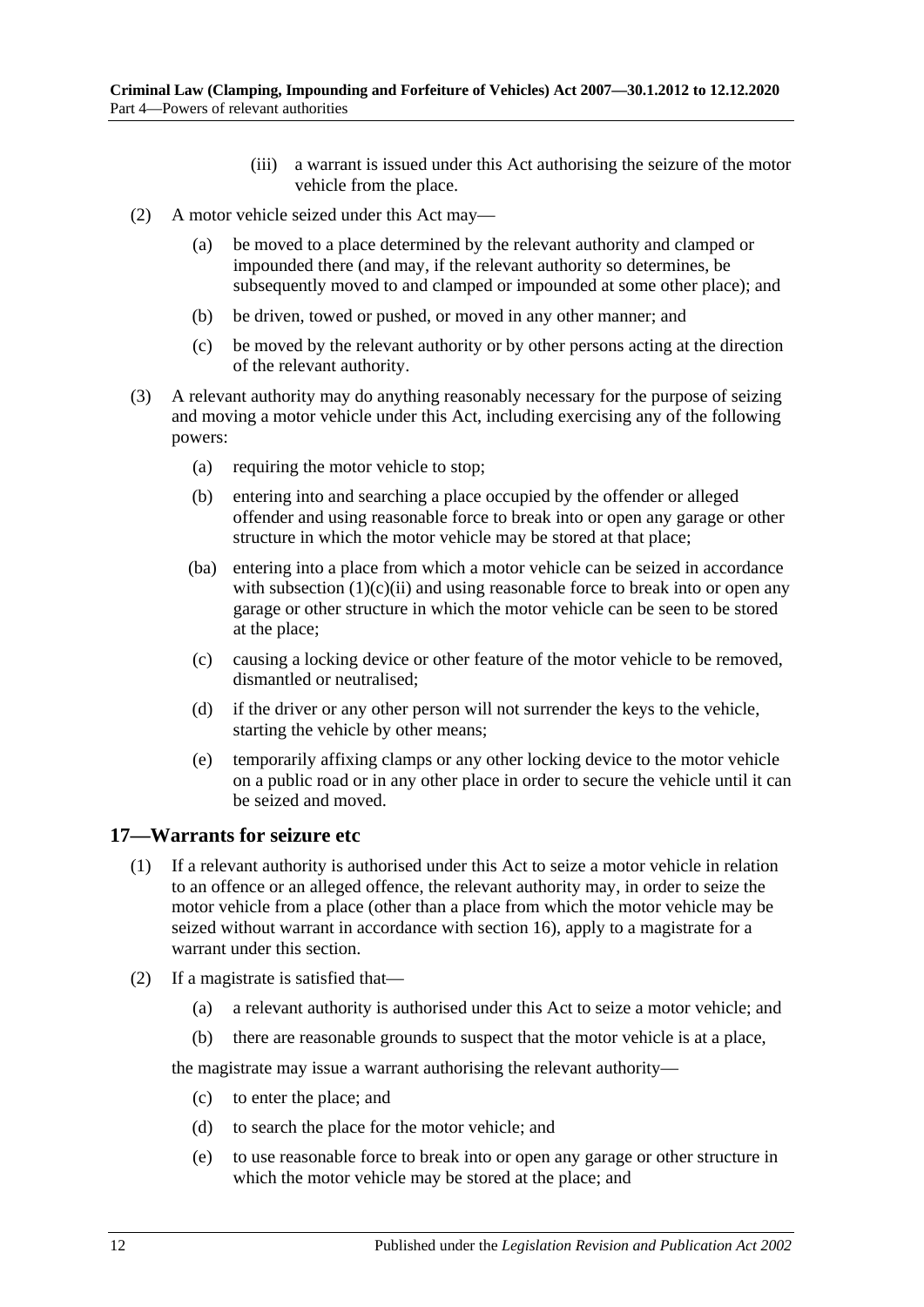- (f) to seize the motor vehicle, and otherwise deal with it, in accordance with this Act.
- (3) An application under this section for the issue of a warrant may be made either personally or by telephone.
- (4) The grounds of an application for a warrant must be verified by affidavit.
- (5) An application for a warrant cannot be made by telephone unless, in the opinion of the applicant, a warrant is urgently required and there is not enough time to make the application personally.
- <span id="page-12-0"></span>(6) If an application for a warrant is made by telephone—
	- (a) the applicant must inform the magistrate of the purpose for which the warrant is required and the grounds on which it is sought; and
	- (b) if it appears to the magistrate from the information given by the applicant that there are proper grounds to issue a warrant, the magistrate must inform the applicant of the facts that justify, in the magistrate's opinion, the issue of the warrant, and must not proceed to issue the warrant unless the applicant undertakes to make an affidavit verifying those facts; and
	- (c) if the applicant gives such an undertaking, the magistrate may then make out and sign a warrant, noting on the warrant the facts that justify, in the magistrate's opinion, the issue of the warrant; and
	- (d) the warrant is taken to have been issued, and comes into force, when signed by the magistrate; and
	- (e) the magistrate must inform the applicant of the terms of the warrant; and
	- (f) the applicant must fill out and sign a warrant form (the duplicate warrant) that—
		- (i) sets out the name of the magistrate who issued the original and the terms of the warrant; and
		- (ii) complies with any other requirements prescribed by regulation; and
	- (g) the applicant must, as soon as practicable after the issue of the warrant, forward to the magistrate an affidavit verifying the facts referred to in [paragraph](#page-12-0) (b) and a copy of the duplicate warrant.
- (7) A magistrate by whom a warrant is issued under this section must file the warrant, or a copy of the warrant, and the affidavit verifying the grounds on which the application for the warrant was made, in the Magistrates Court.
- (8) A relevant authority may, in exercising powers in accordance with a warrant issued under this section, be accompanied by such assistants as are reasonably necessary for the purpose.
- (9) A warrant issued under this section, if not executed at the expiration of 1 month from the date of its issue, then expires.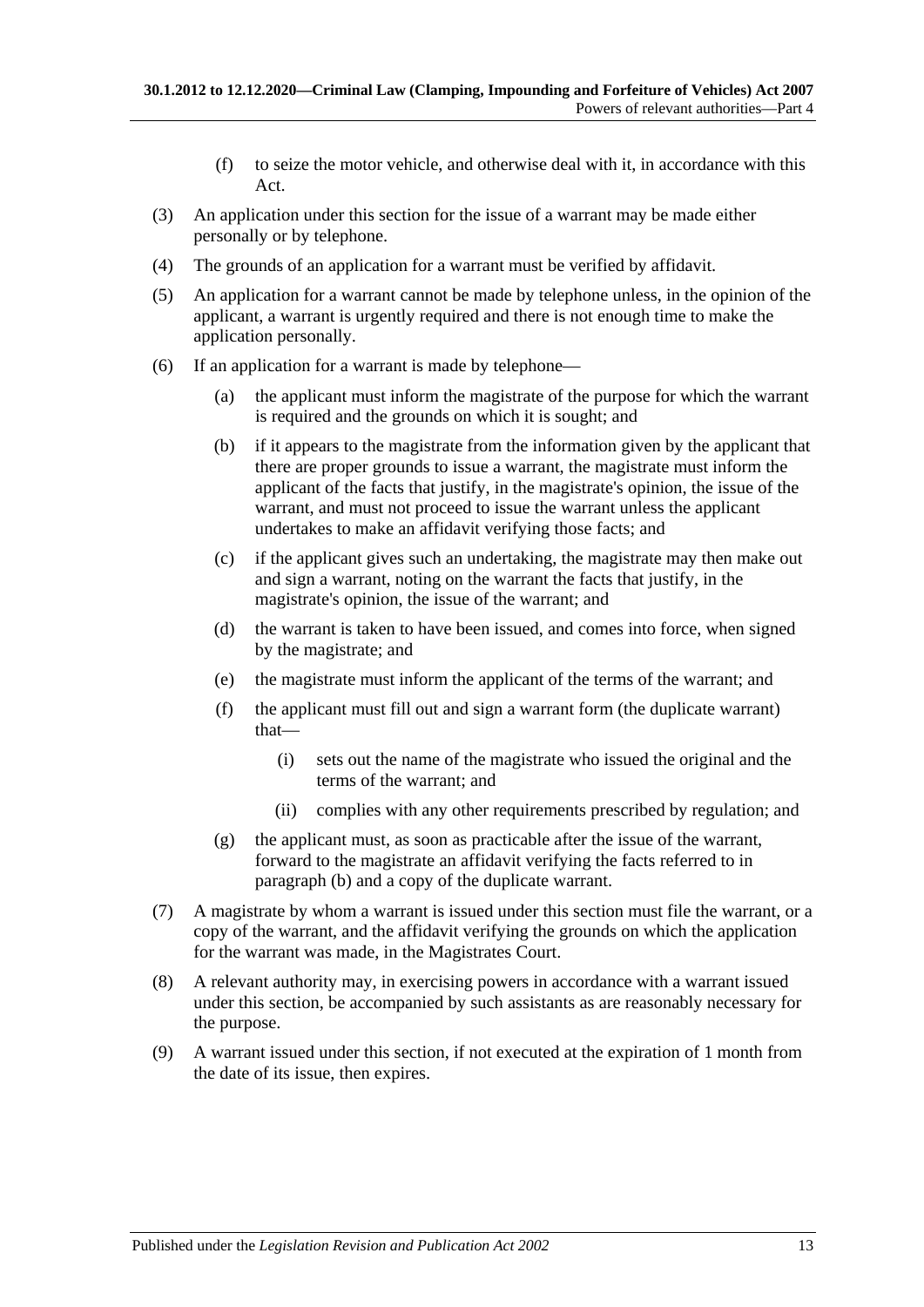# <span id="page-13-0"></span>**Part 5—Miscellaneous**

### <span id="page-13-1"></span>**18—Offences**

(1) A person must not hinder or obstruct a relevant authority exercising powers under this Act.

Maximum penalty: \$2 500 or imprisonment for 6 months.

(2) A person (other than a relevant authority acting under this Act) must not interfere with any wheel clamps affixed to a motor vehicle in accordance with this Act.

Maximum penalty: \$2 500 or imprisonment for 6 months.

(3) A person (other than a relevant authority acting under this Act) must not interfere with an impounded motor vehicle, or any item or equipment in or on an impounded motor vehicle, while the motor vehicle remains in the custody of a relevant authority in accordance with this Act.

Maximum penalty: \$2 500 or imprisonment for 6 months.

#### <span id="page-13-2"></span>**19—Liability of the Crown**

- (1) Subject to [subsection](#page-13-4) (2), no compensation is payable by the Crown or a relevant authority in respect of the exercise or purported exercise of powers by a relevant authority under this Act.
- <span id="page-13-4"></span>(2) This section does not protect—
	- (a) a relevant authority from liability in respect of the exercise or purported exercise of powers otherwise than in good faith; or
	- (b) the Crown from liability in respect of damage to a motor vehicle caused otherwise than by the proper exercise of powers under this Act.

#### <span id="page-13-3"></span>**20—Disposal of vehicles**

- (1) The Sheriff may dispose of a motor vehicle that is the subject of an order for forfeiture under this Act.
- <span id="page-13-5"></span>(2) Despite this or any other law, if a motor vehicle that has been impounded under this Act is not collected by a person legally entitled to possession of the motor vehicle within 2 months of the motor vehicle ceasing to be liable to be so impounded, the Sheriff or, in the case of a motor vehicle impounded under [Part 2,](#page-2-1) the Commissioner, may dispose of the motor vehicle.
- (3) A motor vehicle must not be disposed of under [subsection](#page-13-5) (2) unless, not less than 14 days before the disposal, notice of the disposal was given to—
	- (a) each registered owner of the motor vehicle; and
	- (b) each person registered under the *Personal Property Securities Act 2009* of the Commonwealth as a secured party in relation to a security interest for which the motor vehicle is collateral.
- (4) Subject to [subsection](#page-14-0) (5), a disposal of a motor vehicle under this section is to be by sale by public auction or public tender.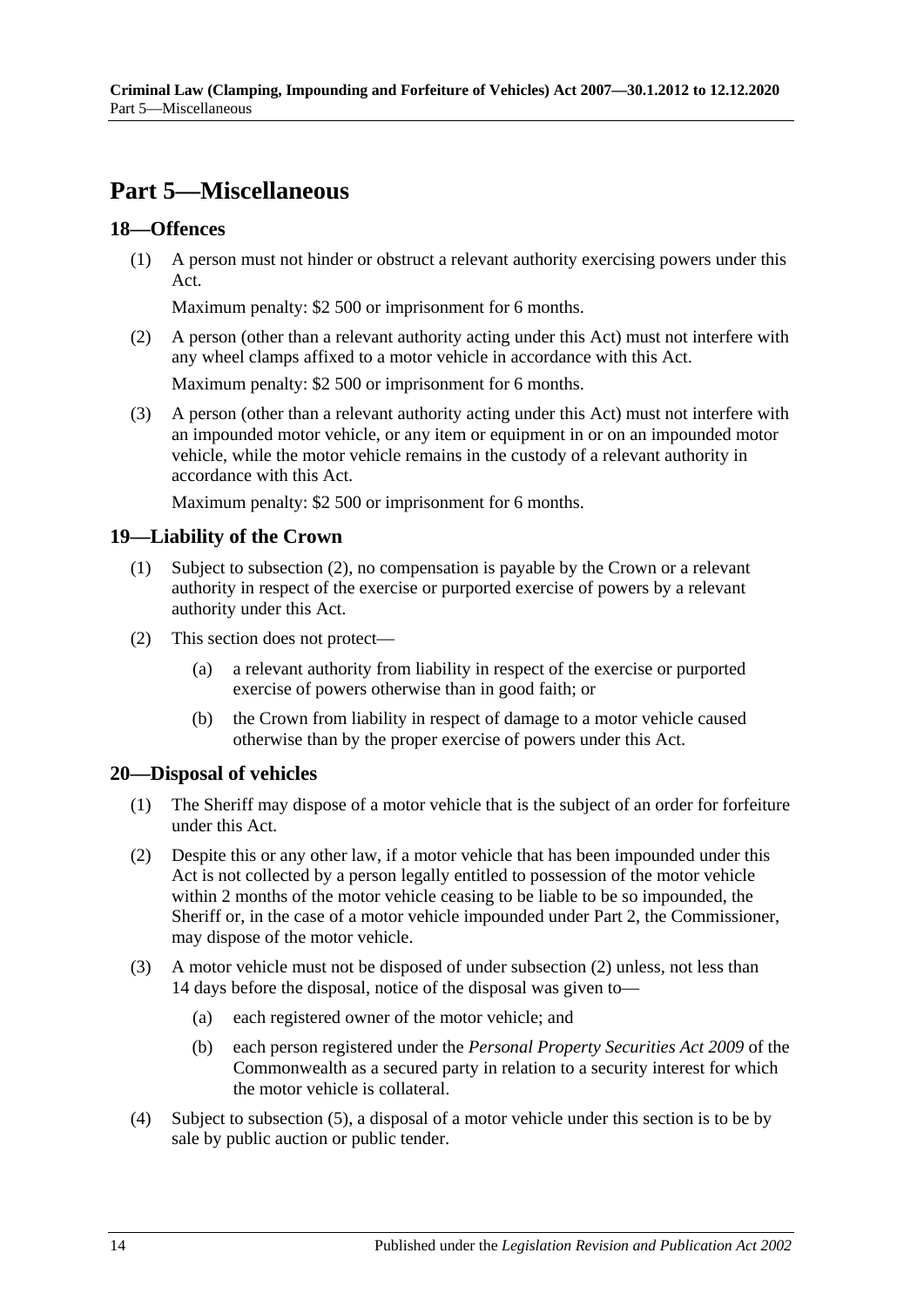- <span id="page-14-0"></span>(5) A forfeited or impounded motor vehicle may be disposed of otherwise than by sale if—
	- (a) the Sheriff or the Commissioner (as the case may be) believes on reasonable grounds that the motor vehicle has no monetary value or that the proceeds of the sale would be unlikely to exceed the costs of the sale; or
	- (b) the motor vehicle has been offered for sale and was not sold; or
	- (c) the Commissioner directs (on such grounds as the Commissioner thinks fit) that the motor vehicle be destroyed or disposed of in some other way.
- <span id="page-14-1"></span>(6) The proceeds of the sale of a motor vehicle under this section must be dealt with as follows:
	- (a) in the case of the sale of a forfeited motor vehicle, the Sheriff—
		- (i) must deduct from the proceeds the costs of the sale of the motor vehicle and any fees ordered to be paid in accordance with this Act; and
		- (ii) if an amount remains after the deduction of those costs and fees and the Magistrates Court has made an order under section  $21(1)(c)$ —must make a payment in accordance with the order; and
		- (iii) any remaining amount must be paid into the Victims of Crime Fund established under the *[Victims of Crime Act](http://www.legislation.sa.gov.au/index.aspx?action=legref&type=act&legtitle=Victims%20of%20Crime%20Act%202001) 2001*;
	- (b) in the case of the sale of an impounded motor vehicle, the Sheriff or the Commissioner (as the case may be)—
		- (i) must deduct from the proceeds—
			- (A) the costs of the sale of the motor vehicle and any fees ordered to be paid in accordance with this Act; and
			- (B) any other costs resulting from the failure to collect the motor vehicle; and
		- (ii) if an amount remains after the deduction of those costs and fees and the Magistrates Court has made an order under section  $21(1)(c)$ —must make any payment required in accordance with the order; and
		- (iii) any remaining amount must be dealt with in accordance with section 7A of the *[Unclaimed Moneys Act](http://www.legislation.sa.gov.au/index.aspx?action=legref&type=act&legtitle=Unclaimed%20Moneys%20Act%201891) 1891* as money the owner of which cannot be found.
- (7) Despite any other Act or law, if a motor vehicle is sold, destroyed or otherwise disposed of under this section—
	- (a) any interests in the motor vehicle existing prior to the sale, destruction or disposal are extinguished; and
	- (b) any purchaser of the motor vehicle, or of any part of the motor vehicle, acquires a good title.
- (8) The regulations may make further provision in relation to the sale, destruction or disposal of impounded or forfeited motor vehicles in accordance with this section.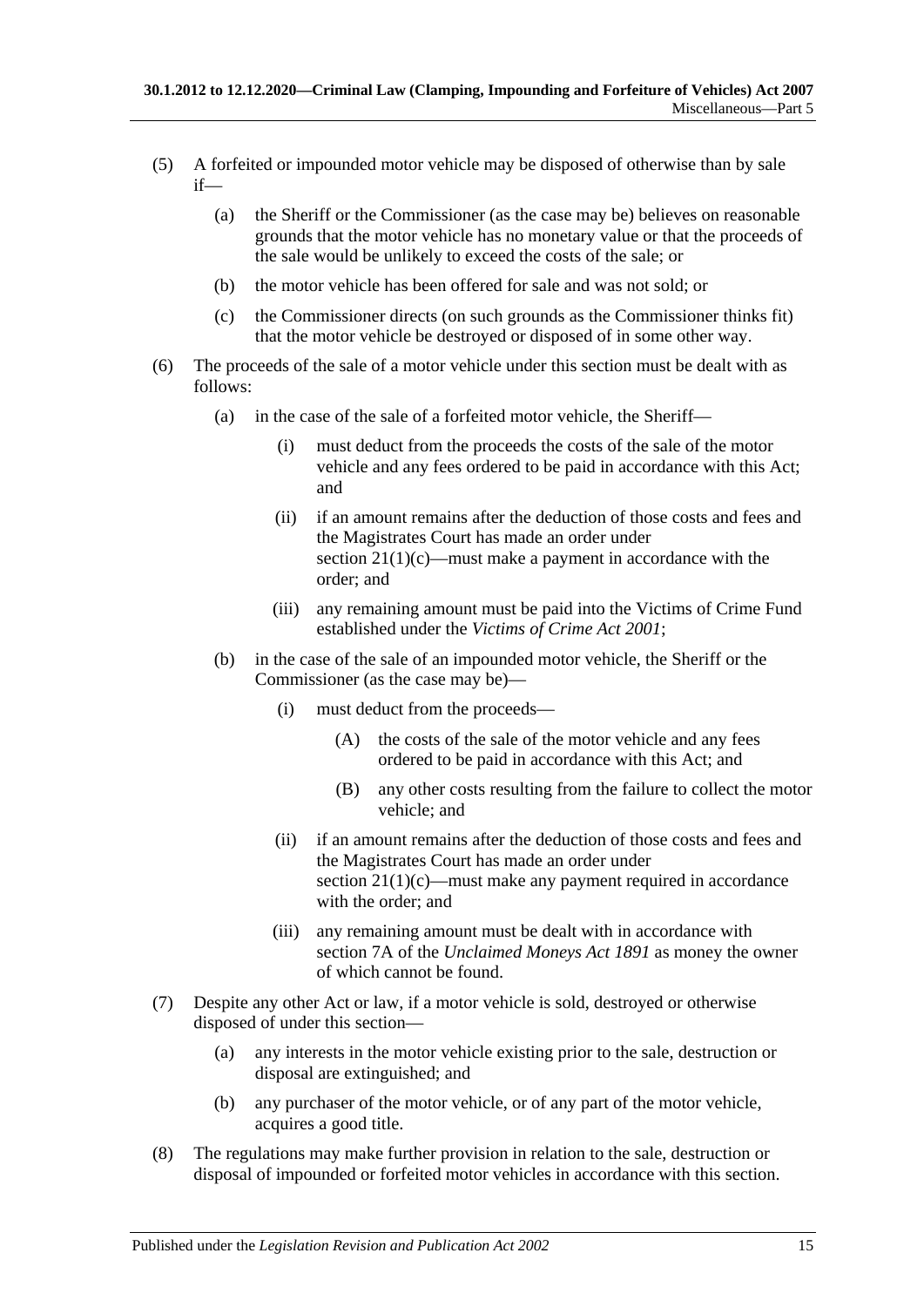### <span id="page-15-0"></span>**21—Credit provider may apply to Magistrates Court for relief**

- <span id="page-15-4"></span><span id="page-15-3"></span><span id="page-15-2"></span>(1) A credit provider may apply to the Magistrates Court for an order requiring—
	- (a) the removal of clamps affixed to a motor vehicle under this Act; or
	- (b) the release to the credit provider of a motor vehicle impounded under this Act; or
	- (c) the payment to the credit provider of an amount out of any proceeds of sale of a motor vehicle under this Act (provided that such amount will only be payable if sufficient proceeds remain after the deduction of costs and fees in accordance with [section](#page-14-1) 20(6)).
- (2) The Magistrates Court may make an order under this section if satisfied
	- (a) in the case of an application for an order under [subsection](#page-15-3)  $(1)(a)$  or  $(b)$ —that the rights of the credit provider would be significantly prejudiced if the order were not made; or
	- (b) in the case of an application for an order under [subsection](#page-15-2)  $(1)(c)$ —that the credit provider has suffered, or will suffer, loss as a result of the exercise of powers under this Act.
- <span id="page-15-5"></span>(3) Notice of an application for an order under this section relating to a motor vehicle must be given to the following persons:
	- (a) if the motor vehicle is clamped or impounded under [Part 2—](#page-2-1)the Commissioner;
	- (b) if the motor vehicle is impounded or has been forfeited under [Part 3—](#page-6-0)the Sheriff;
	- (c) each registered owner of the motor vehicle;
	- (d) each person registered under the *Personal Property Securities Act 2009* of the Commonwealth as a secured party in relation to a security interest for which the motor vehicle is collateral;
	- (e) if the credit provider is aware that any other person claims ownership of the motor vehicle—that person.
- (4) A court hearing an application for an order under this section relating to a motor vehicle must, if a person given notice of the application under [subsection](#page-15-5) (3) so requests, hear representations from the person in relation to the application.
- (5) A court making an order under this section may make any consequential or ancillary order or direction that it considers necessary or expedient in the circumstances of the case.

#### <span id="page-15-1"></span>**22—Evidentiary**

An apparently genuine document purporting to be an extract from, or copy of, an entry contained in the register of motor vehicles kept under the *[Motor Vehicles Act](http://www.legislation.sa.gov.au/index.aspx?action=legref&type=act&legtitle=Motor%20Vehicles%20Act%201959) 1959* and purporting to be certified as such an extract or copy by the Registrar of Motor Vehicles indicating that a person is recorded on that register as an owner of a motor vehicle must be accepted in any proceedings under this Act as proof that the person is an owner of the motor vehicle in the absence of proof to the contrary.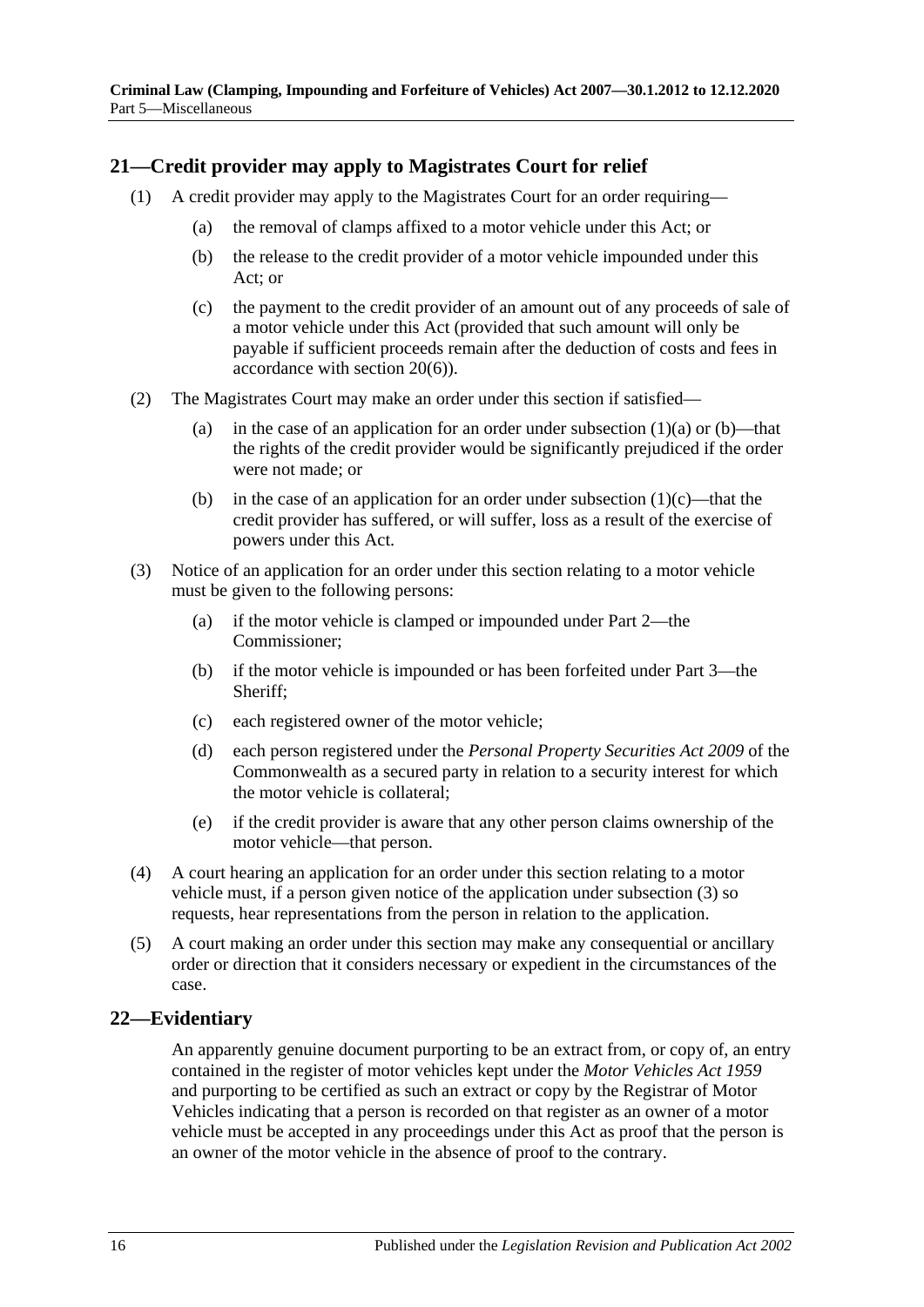### <span id="page-16-0"></span>**23—Service of notices**

- (1) A notice required or authorised to be given to, or served on, a person for the purposes of this Act may—
	- (a) be given to the person personally; or
	- (b) be posted in an envelope addressed to the person—
		- (i) at the person's last known address; or
		- (ii) at the person's address for service; or
	- (c) be left for the person at the person's last known address or address for service with someone apparently over the age of 16 years; or
	- (d) be given to, or served on, the person in a manner prescribed by regulation.
- (2) If, in any proceedings, it is proved (on evidence by affidavit or otherwise) that a notice required to be given to, or served on, a registered owner of a motor vehicle under this Act was sent by ordinary prepaid post in an envelope addressed to the owner at the address recorded in relation to the owner in a register kept under the *[Motor Vehicles](http://www.legislation.sa.gov.au/index.aspx?action=legref&type=act&legtitle=Motor%20Vehicles%20Act%201959)  Act [1959](http://www.legislation.sa.gov.au/index.aspx?action=legref&type=act&legtitle=Motor%20Vehicles%20Act%201959)* or the law of another State or Territory of the Commonwealth, the notice will be conclusively presumed to have been given to the owner at the time when it would, in the ordinary course of post, reach the address to which it was posted.

#### <span id="page-16-2"></span><span id="page-16-1"></span>**24—Regulations**

- (1) The Governor may make such regulations as are contemplated by, or necessary or expedient for the purposes of, this Act.
- (2) Without limiting the generality of [subsection](#page-16-2) (1), the regulations may—
	- (a) prescribe fees for the purposes of this Act; and
	- (b) provide for the remission of fees in specified circumstances; and
	- (c) specify procedures or prescribe guidelines to be followed by relevant authorities in the exercise of powers under this Act.
- (3) The regulations may—
	- (a) be of general application or vary in their application according to prescribed factors;
	- (b) provide that a matter or thing in respect of which regulations may be made is to be determined according to the discretion of the Commissioner or the **Sheriff**
- (4) The regulations may refer to or incorporate, wholly or partially and with or without modification, a code, standard or other document prepared or published by a prescribed body, either as in force at the time the regulations are made or as in force from time to time.
- (5) If a code, standard or other document is referred to or incorporated in the regulations—
	- (a) a copy of the code, standard or other document must be kept available for public inspection, without charge and during ordinary office hours, at an office or offices specified in the regulations; and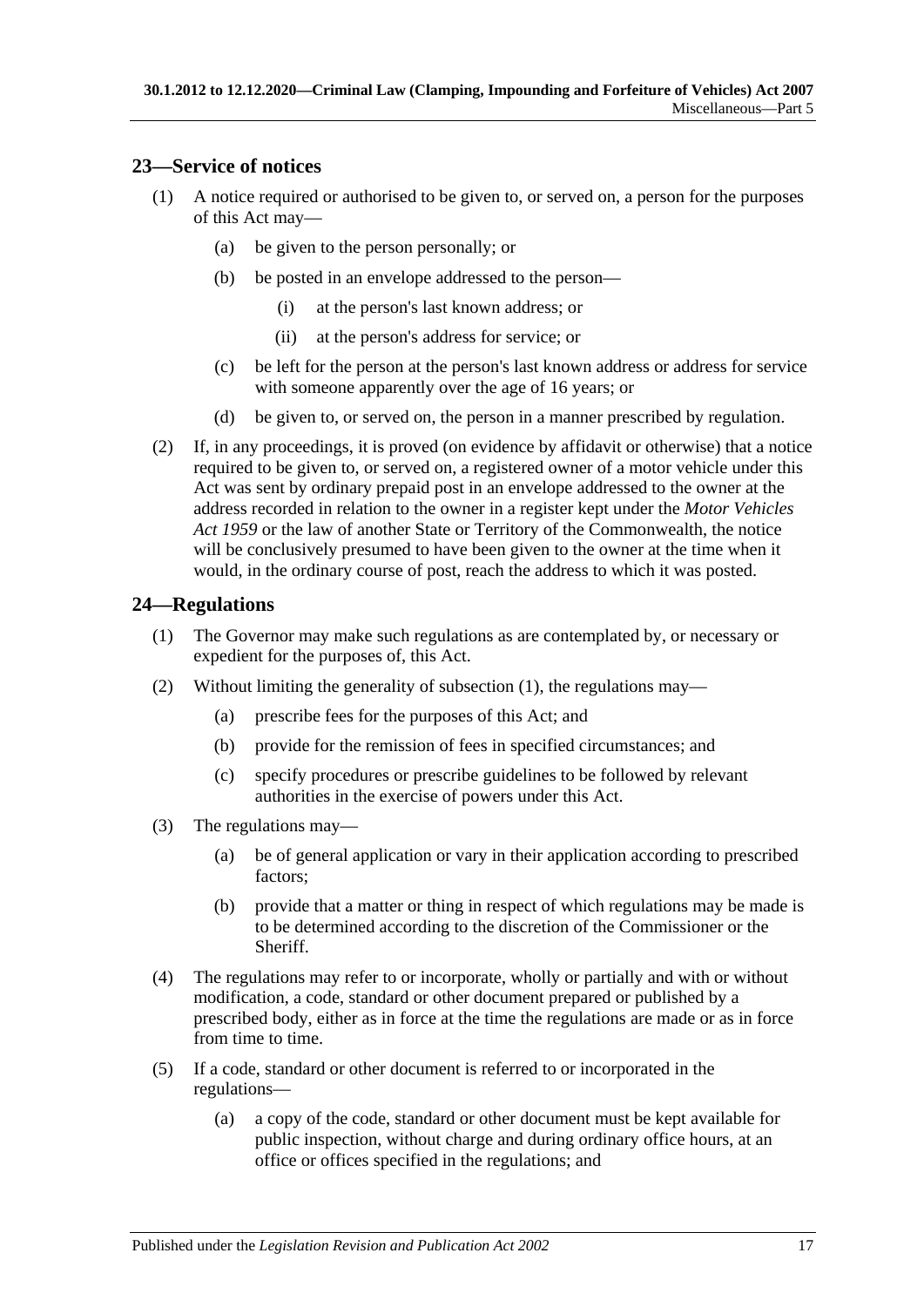(b) evidence of the contents of the code, standard or other document may be given in any legal proceedings by production of a document apparently certified by the Minister to be a true copy of the code, standard or other document.

# <span id="page-17-0"></span>**Schedule 1—Transitional provision Part 3—Transitional provision**

### <span id="page-17-1"></span>**3—Transitional provision**

Part 14A of the *[Summary Offences Act](http://www.legislation.sa.gov.au/index.aspx?action=legref&type=act&legtitle=Summary%20Offences%20Act%201953) 1953*, as in force immediately before the commencement of this Act, continues to apply in relation to an offence committed or allegedly committed before the commencement of this Act.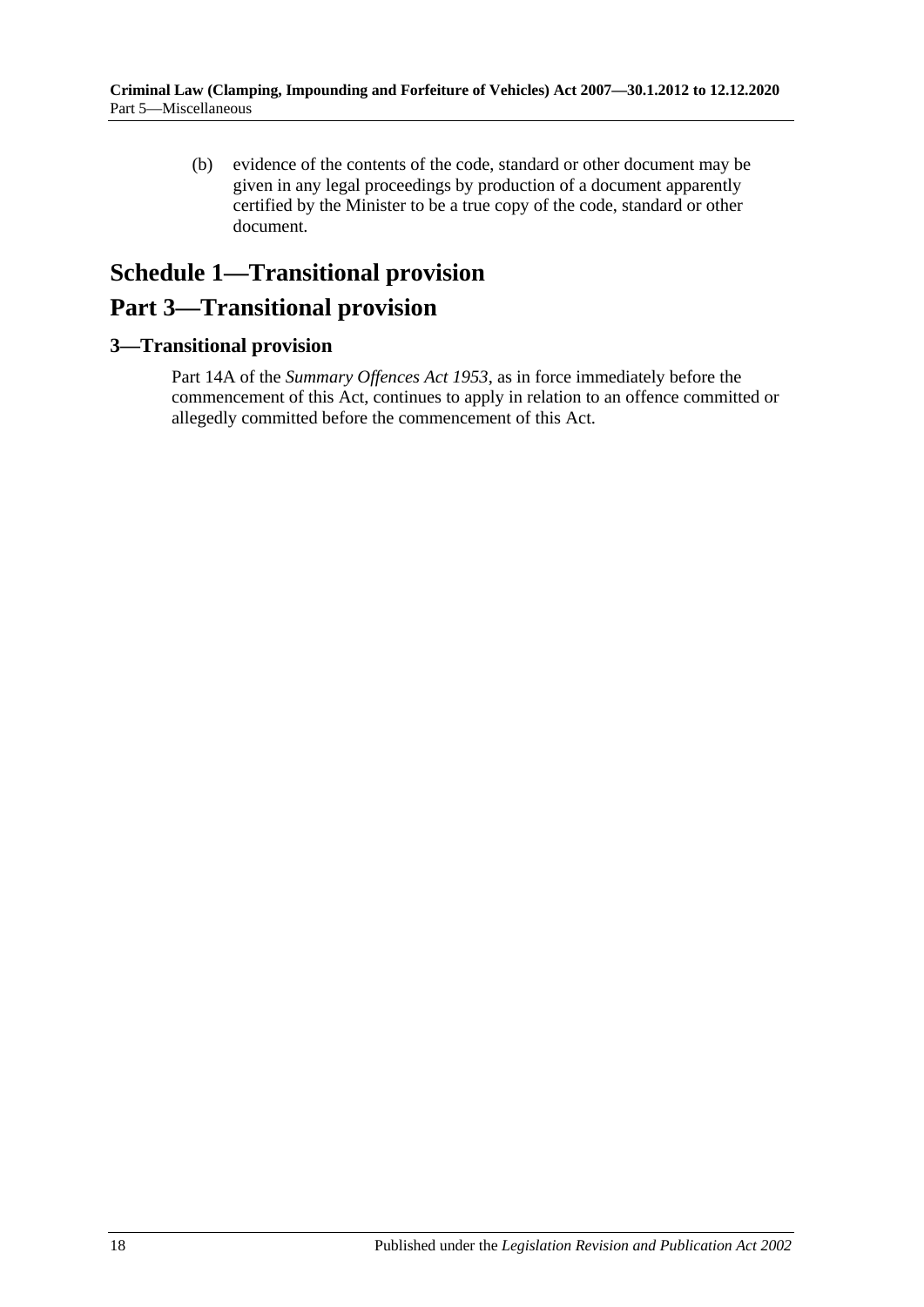# <span id="page-18-0"></span>**Legislative history**

# **Notes**

- Amendments of this version that are uncommenced are not incorporated into the text.
- Please note—References in the legislation to other legislation or instruments or to titles of bodies or offices are not automatically updated as part of the program for the revision and publication of legislation and therefore may be obsolete.
- Earlier versions of this Act (historical versions) are listed at the end of the legislative history.
- For further information relating to the Act and subordinate legislation made under the Act see the Index of South Australian Statutes or www.legislation.sa.gov.au.

# **Legislation amended by principal Act**

The *Criminal Law (Clamping, Impounding and Forfeiture of Vehicles) Act 2007* amended the following:

*Summary Offences Act 1953*

# **Principal Act and amendments**

New entries appear in bold.

| Year    | N <sub>o</sub> | Title                                                                                                      | Assent     | Commencement                                                                                                                    |
|---------|----------------|------------------------------------------------------------------------------------------------------------|------------|---------------------------------------------------------------------------------------------------------------------------------|
| 2007    | 29             | Criminal Law (Clamping,<br>Impounding and Forfeiture of<br>Vehicles) Act 2007                              | 2.8.2007   | 16.12.2007 (Gazette 6.12.2007 p4734)                                                                                            |
| 2009    | 74             | Criminal Law (Clamping,<br>Impounding and Forfeiture of<br>Vehicles) (Miscellaneous)<br>Amendment Act 2009 | 10.12.2009 | Pt 2 (ss $15 \& 16$ ) & Sch 1<br>Pt 2-14.2.2010 (Gazette 12.2.2010)<br>$p766$ ; ss 4—14—31.10.2010 (Gazette<br>30.9.2010 p4990) |
| 2010 3  |                | Credit (Transitional Arrangements)<br>Act 2010                                                             | 24.6.2010  | Sch 1 (cl 3)-1.7.2010 ( <i>Gazette</i><br>$1.7.2010$ $p3337$                                                                    |
| 2011 11 |                | <b>Statutes Amendment (Personal</b><br><b>Property Securities) Act 2011</b>                                | 14.4.2011  | Pt 7 (ss 24-27)-30.1.2012 (Gazette<br>15.12.2011 p4988)                                                                         |
| 2018    | 40             | Summary Offences (Liquor Offences) 13.12.2018<br>Amendment Act 2018                                        |            | Sch 1 (cl 2)—uncommenced                                                                                                        |

# **Provisions amended**

New entries appear in bold.

Entries that relate to provisions that have been deleted appear in italics.

| Provision                     | How varied                                                            | Commencement |
|-------------------------------|-----------------------------------------------------------------------|--------------|
| Long title                    | amended under <i>Legislation Revision and</i><br>Publication Act 2002 | 14.2.2010    |
| $\mathbf{D} \cdot \mathbf{1}$ |                                                                       |              |

Pt 1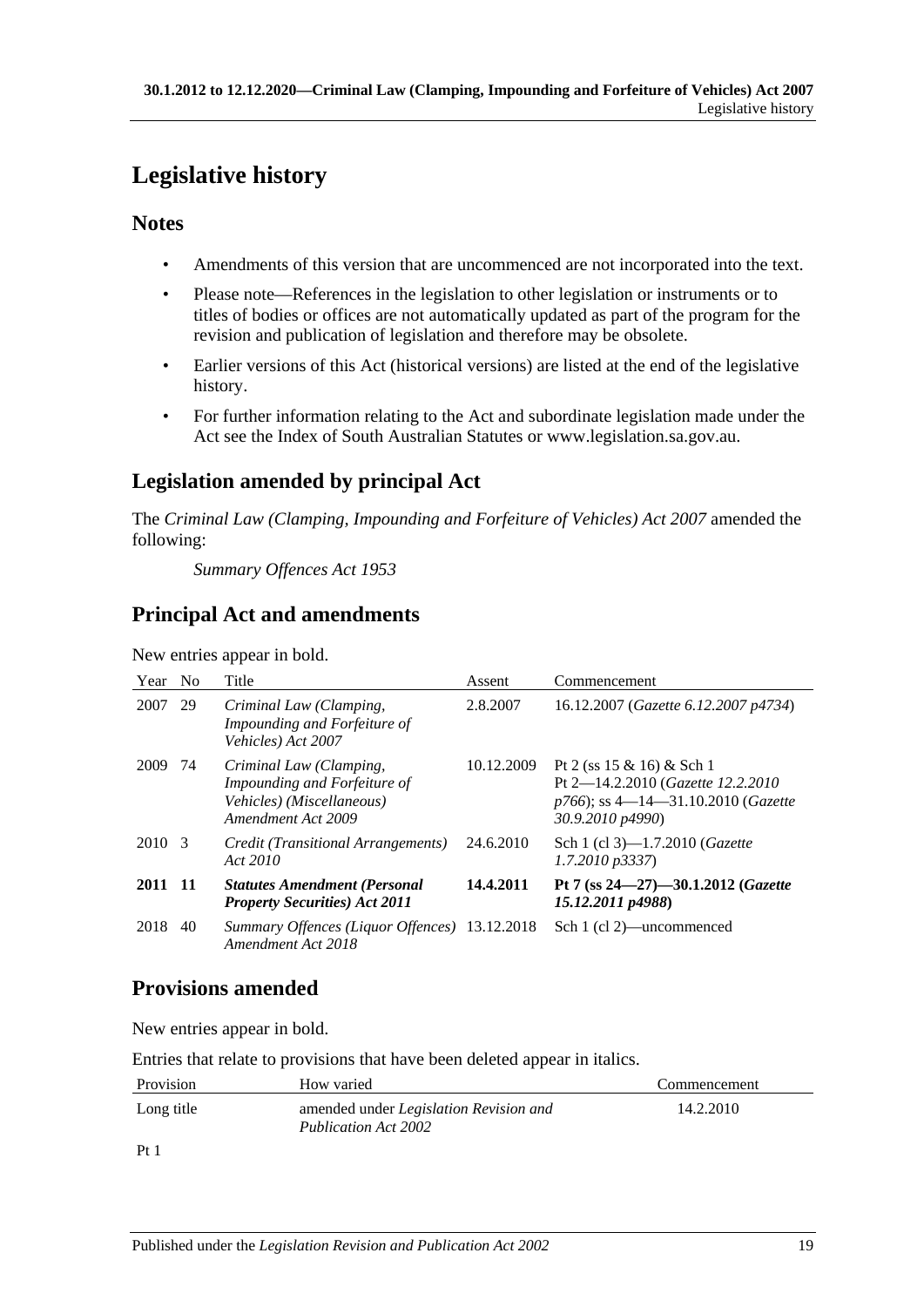| s <sub>2</sub> |                                                     | omitted under Legislation Revision and<br><b>Publication Act 2002</b> | 14.2.2010  |
|----------------|-----------------------------------------------------|-----------------------------------------------------------------------|------------|
| s <sub>3</sub> |                                                     |                                                                       |            |
|                | $s \; 3(1)$                                         |                                                                       |            |
|                | credit provider                                     | amended by 3/2010 Sch 1 cl 3                                          | 1.7.2010   |
|                | forfeiture offence                                  | inserted by $74/2009$ s $4(1)$                                        | 31.10.2010 |
|                | prescribed offence                                  | amended by 74/2009 s 4(2)                                             | 31.10.2010 |
| Pt 2           |                                                     |                                                                       |            |
| s <sub>5</sub> |                                                     |                                                                       |            |
|                | s 5(5)                                              | amended by 74/2009 s 5(1)                                             | 31.10.2010 |
|                | s 5(6)                                              | amended by 74/2009 s 5(2), (3)                                        | 31.10.2010 |
| s 6            |                                                     | amended by 74/2009 s 6                                                | 31.10.2010 |
| s <sub>7</sub> |                                                     |                                                                       |            |
|                | s(7(2)                                              | amended by 74/2009 s 7                                                | 31.10.2010 |
|                | s7(3)                                               | amended by 11/2011 s 24                                               | 30.1.2012  |
| s <sub>8</sub> |                                                     |                                                                       |            |
|                | s(1)                                                | substituted by $74/2009$ s $8(1)$                                     | 31.10.2010 |
|                | s(2)                                                | amended by 74/2009 s 8(2)                                             | 31.10.2010 |
|                | s $8(2a)$ (2d)                                      | inserted by 74/2009 s 8(3)                                            | 31.10.2010 |
|                | s(3)                                                | amended by 74/2009 s 8(4), (5)                                        | 31.10.2010 |
|                | s 8(4)                                              |                                                                       |            |
|                | person entitled to<br>custody of a motor<br>vehicle | inserted by $74/2009$ s $8(6)$                                        | 31.10.2010 |
| Pt 3           |                                                     |                                                                       |            |
| s 11           |                                                     | amended by 74/2009 s 9                                                | 31.10.2010 |
|                | s 12                                                |                                                                       |            |
|                | s 12(1)                                             | amended by 74/2009 s 10(1)                                            | 31.10.2010 |
|                | s 12(1a)                                            | inserted by 74/2009 s 10(2)                                           | 31.10.2010 |
|                | s 12(2)                                             | amended by 11/2011 s 25                                               | 30.1.2012  |
| Pt 4           |                                                     |                                                                       |            |
|                | s 14                                                |                                                                       |            |
|                | s 14(1)                                             | amended by 74/2009 s 11(1)                                            | 31.10.2010 |
|                | s 14(2)                                             | substituted by $74/2009$ s $11(2)$                                    | 31.10.2010 |
|                | s 14(4)                                             | substituted by $74/2009$ s $11(3)$                                    | 31.10.2010 |
|                | s 14(6)                                             | substituted by $74/2009$ s $11(4)$                                    | 31.10.2010 |
|                | s 14(11)                                            | inserted by 74/2009 s 11(5)                                           | 31.10.2010 |
|                | s <sub>16</sub>                                     |                                                                       |            |
|                | s 16(1)                                             | amended by 74/2009 s 12(1)                                            | 31.10.2010 |
|                | s 16(3)                                             | amended by 74/2009 s 12(2), (3)                                       | 31.10.2010 |
|                | s 17                                                |                                                                       |            |
|                | s 17(1)                                             | amended by 74/2009 s 13                                               | 31.10.2010 |
| Pt 5           |                                                     |                                                                       |            |

#### **Criminal Law (Clamping, Impounding and Forfeiture of Vehicles) Act 2007—30.1.2012 to 12.12.2020** Legislative history

s 18